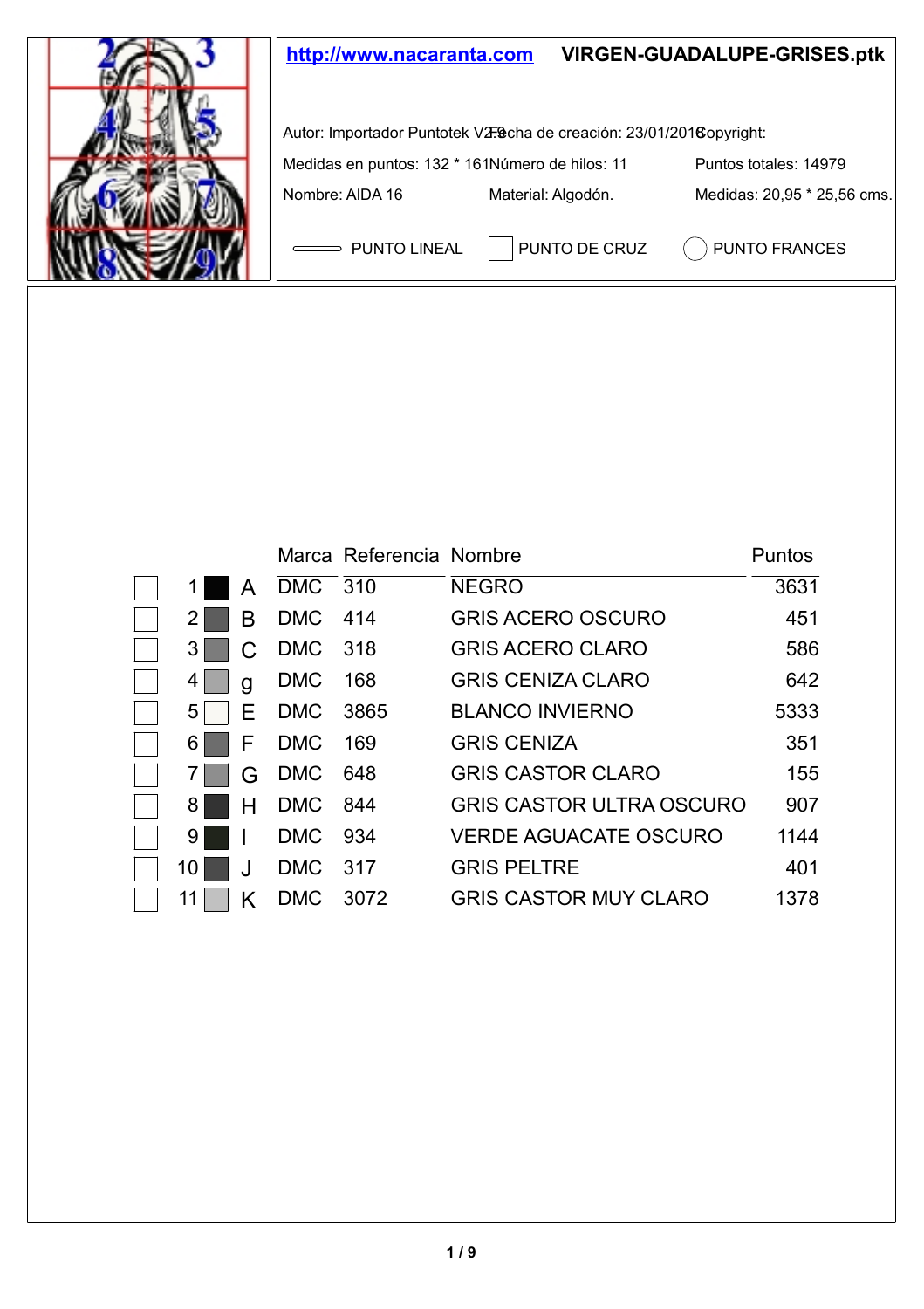**0 10 20 30 40 50 60 0 C H g A A A A g K F H A A I H J F C E E E A E E g H A J g K E E G I A H g E E E E E E E E E C E E E K H A H C g C g K E E E E E E B I I I A A A A A A A A H C E E E K A A B I I I B K E E E E E K I I C E A C E E E E E K E g A A I E E E E E B I H E**  $\overline{a}$ **A E E E E E E I A I K E E E E E E K H I E E E E g A A I H E E E E E E E E E E E E K A 10 E E E E K A H I I E E E E E E E E E E K F H I A K E E E E E E E E E C A K A H C A E E E H A A I A A K J E E E E E E E E E E E C A A A I I I I A A B E A A I K K A K E E E E E E E E K I A A A B g K E E B E E E E K A E E E E G E E E E F E E g A A A I E E E E E E E E E**  $\overline{c}$ **A A E E E E E H H E I J E E A A F C A K E E I C E E E E E E C A E E E E E A A I g E E E E E E A g E E E E E G A A E E I H E E I I K E K E E G J I E A g E E E E A K g A K E E E K A A A g E F E E E F H F K E E H H A C E E C E E E E E I A A A C E C K E g H F g E K 20 K A E E H H E g E E E E E J A I A H E K B E B A H g E E K g C E E E C I E E E g I E E K A A A I K E B g H A B K F H H B E g E E A A E E E I H E E E E K A I I B E I A A H H I F E E E E J E E C B E E A A A A K E E I H H g I A A K E K I I E E K A C A A H E E E E E A K E K H K E E K H I H J E E C I A E E E E E E E B A A E E g I E E K J H I A K E E J F I I K E E E E E F I K K K I C g g E E I A B A H E E E J g A g E E E E E E E A A A A A H E E E H I H A I g K H I g E E E F H H E E E E E E E H B E K G A I A I C H A F I A E E E K B A K E E E E E E E E K E B E E E K E A B E E E**  $\overline{c}$ **I E E C I C g H H F H g J J J C K 30 E**  $|c|$ **A F H A K E E E I C E E H K E E g E E E H I E E E E K C F E C E E E E E E E E E K C**  $\overline{c}$ **I B E E F A K A A g A I H H C K E E H E E E E E E E C I B E E E K E G A I C A B I F K J B C g K g g E E E K E E C H E E E E K A A A H I K A E F g F H A J C E E E E A K A E E E g E J H E H A I I E A E E E K g g J B E F F C E E E C A E E E K A H A A J E E K E J H E E E E g K K E E A K E E K E K I E E E E E E E E E E K A K E E B A J H A E E F E E E E K A g E E A H I H K A A E E G E K A C E E E E E E E E C E E I B E K A I A G I J E E g E G A g E E E E E E E E E E B E K g E K E E E E E I K A A A H A K E H H K E E E E E E E 40**  $\oslash$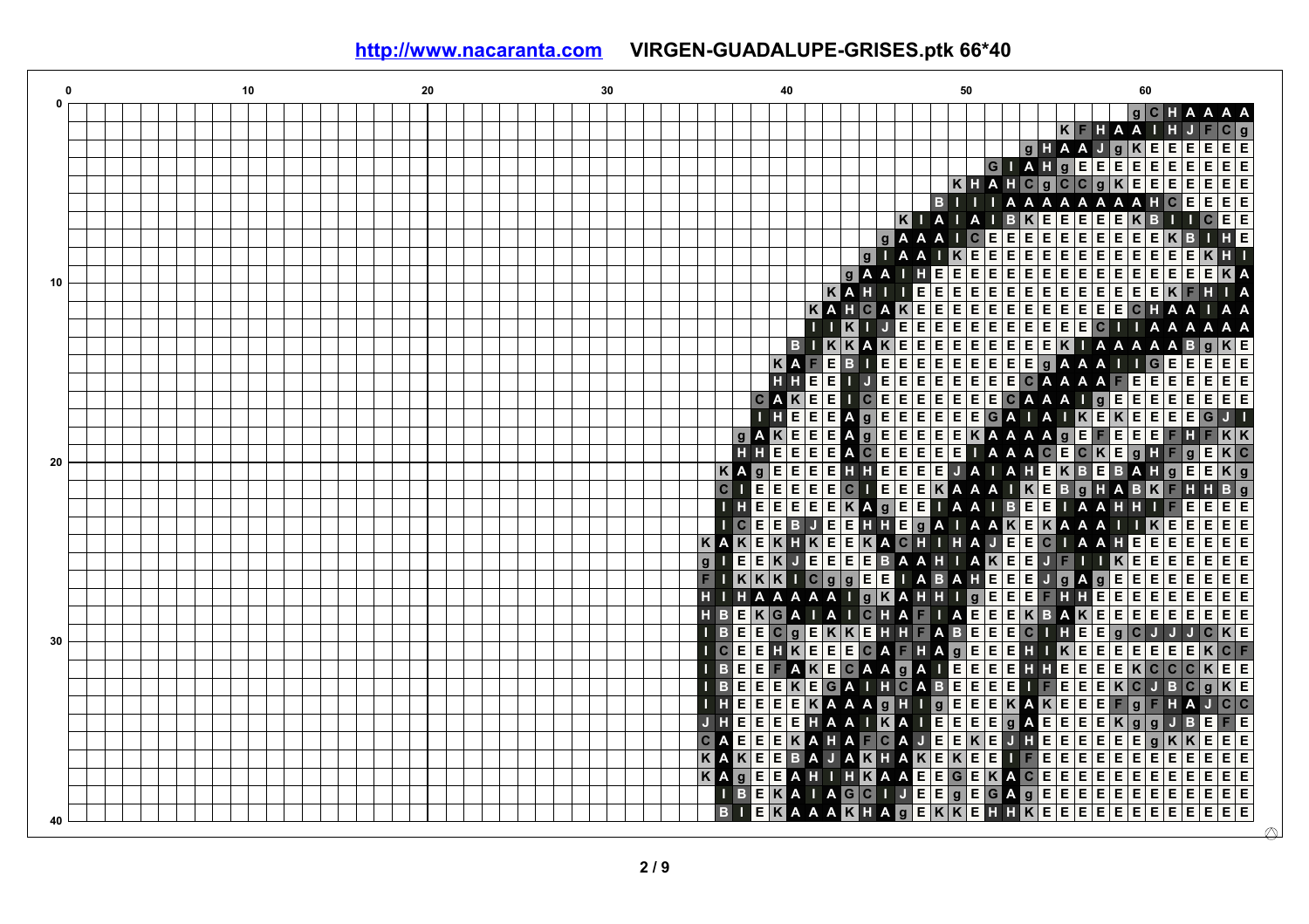| 70                                                                                                     | 80                                                                                                                                                            | 90                                                                                    | 100          | 110 | 120 | 130 |
|--------------------------------------------------------------------------------------------------------|---------------------------------------------------------------------------------------------------------------------------------------------------------------|---------------------------------------------------------------------------------------|--------------|-----|-----|-----|
| <b>AAIHJCK</b>                                                                                         |                                                                                                                                                               |                                                                                       |              |     |     |     |
|                                                                                                        |                                                                                                                                                               |                                                                                       |              |     |     |     |
| $EEEEGFKCHAAJK$                                                                                        |                                                                                                                                                               |                                                                                       |              |     |     |     |
| E<br>F<br>$\sqrt{E}$<br>EI                                                                             | $E$ $E$ $C$ $I$ $A$ $I$ $K$                                                                                                                                   |                                                                                       |              |     |     |     |
| $\overline{\mathsf{K}}$                                                                                | FEEEEEE GHAJK                                                                                                                                                 |                                                                                       |              |     |     |     |
| AHHI                                                                                                   | <u>II O EEEEE E g A</u><br>IX I EEEEE E E E<br>$gA$ $A$ $g$                                                                                                   |                                                                                       |              |     |     |     |
| E<br>J A B E<br>E<br>E.                                                                                | JAH                                                                                                                                                           |                                                                                       |              |     |     |     |
| $\overline{E}$<br>E<br>E<br><b>IACE</b>                                                                | $\overline{E}$ K $\overline{E}$ $\overline{E}$ $\overline{E}$ $\overline{E}$ $\overline{E}$ $\overline{E}$ $\overline{E}$ $\overline{E}$ $\overline{E}$<br>gA |                                                                                       |              |     |     |     |
| E E                                                                                                    | KAAGEEEEKCBBFGKEKIIK                                                                                                                                          |                                                                                       |              |     |     |     |
| $\mathbf{H}$ K E<br>CCEEKHAAIH                                                                         | $H$   $I$ $A$<br>Bq                                                                                                                                           | $1$ $K$                                                                               |              |     |     |     |
| 10                                                                                                     |                                                                                                                                                               | A<br>п                                                                                |              |     |     |     |
| A A A A H E H A H G E E E E E E E E E E A B<br>A A A A I A A A J K E E E E E E E E E E                 | E                                                                                                                                                             | <b>IAAH</b><br>F                                                                      |              |     |     |     |
|                                                                                                        | A A A A A A A A I J K E E E E E E E E E E E E A A F                                                                                                           |                                                                                       |              |     |     |     |
| $E$ $E$<br>$K$ $K$ $C$ $H$ $I$<br>- 11                                                                 | $\overline{E}$ $\overline{E}$ $\overline{E}$ $\overline{E}$ $\overline{E}$ $\overline{E}$<br>AAIAFEEE                                                         | KAAAG                                                                                 |              |     |     |     |
| $\boxed{\mathsf{E}}$ $\boxed{\mathsf{E}}$<br>Έ<br>E<br> E E E<br> g                                    | HAAAAHEEEEEEE                                                                                                                                                 | E<br><b>KAA</b>                                                                       |              |     |     |     |
| $\overline{\mathsf{E}}$<br> E E<br>$\overline{\mathsf{E}[\mathsf{E}]\mathsf{E}[\mathsf{E}]}$<br>E<br>Е | $\overline{\mathsf{E}}$<br><b>g</b> H I A A I K E                                                                                                             | $E$ $E$ $E$<br>E<br>E<br>$C$   $A$ $C$                                                |              |     |     |     |
| $\overline{E}$<br>E<br> E E E E <br>E<br>E                                                             | E<br>E<br>E E E <br><b>JAAAH</b>                                                                                                                              | E E E<br>E<br> E <br>E<br>$\overline{A}$                                              |              |     |     |     |
| <b>AIHFKE</b><br>A A                                                                                   | <b>EEEE GAAAHE</b>                                                                                                                                            | EEEEEE CAAB                                                                           |              |     |     |     |
| A A A A H H G E E<br>g                                                                                 | $\overline{E}$<br>E<br>CAAAF                                                                                                                                  | $\overline{\mathsf{E}}$<br>E E E E<br>EKAAA                                           |              |     |     |     |
| $g$ C H                                                                                                | AGIHEGBEEEEJAAIKEEEE                                                                                                                                          | E<br>EH<br>п<br>$\mathsf{C}$                                                          |              |     |     |     |
| 20<br>$\mathbf K$<br>B<br>EK<br>$\mathsf{L}$ J                                                         |                                                                                                                                                               | E<br>E<br>E<br>EH<br>н                                                                |              |     |     |     |
| E<br>$K$ E<br>E<br>E E K<br>H                                                                          | EKHEEEEH I AHEE<br>HKOHEEE0 I A I KE                                                                                                                          | <b>I A I K E E E E E</b> J J<br>$\mathbf{g}$<br>AK <sup></sup>                        |              |     |     |     |
| E<br>E<br>E<br>$\overline{E}$<br>F<br>E                                                                | $g$ H H                                                                                                                                                       | $\overline{E}$<br>E<br>EJH<br>$\overline{c}$                                          |              |     |     |     |
| $\frac{E}{E}$<br>$E$ e e e e<br>E E <br>E<br>Е                                                         | EBAACEEMAA IKEE                                                                                                                                               | <b>EE</b> HB<br>E                                                                     |              |     |     |     |
| E<br>E<br>E<br> E E                                                                                    | E<br>g<br>A<br>EE<br>$I$ $K$ $E$                                                                                                                              | н<br>E<br> C E<br>E<br>E<br>EI<br>F.                                                  |              |     |     |     |
| E<br>E<br>Е<br>E<br>E<br>E<br>Е                                                                        |                                                                                                                                                               | G<br>KAKE                                                                             |              |     |     |     |
| $\left(\mathbf{\bar{E}}\right)^{2}$<br>E E E E <br>$\overline{E}$<br>$\overline{E}$                    | E E E E <br>gA I K E<br>E<br>$\overline{E}$ $\overline{E}$<br>$\overline{\mathbf{K}}$                                                                         | $\overline{\mathsf{E}}$<br>CAAHE<br>E<br>g A<br><b>JHE</b>                            |              |     |     |     |
| $\overline{E}$<br>E<br>E<br>E<br> E E <br>E<br>E                                                       | E<br>E<br>H<br>$\mathbf{B}$<br>IJ<br>$\overline{\mathbf{K}}$ $\mathbf{I}$                                                                                     | <b>AAAKE</b><br>$\overline{E}$<br>E<br>K<br>Ιĸ                                        |              |     |     |     |
| E<br>E E E E<br>E                                                                                      | $g$ $g$ $E$<br>$\overline{E[E]E]E}$<br>E                                                                                                                      | $I$ $A$ $I$ $I$ $I$<br>KACE<br>E<br>Ε<br>$A \mid g$<br><b>BAAHE</b><br>$\overline{G}$ |              |     |     |     |
| $\boxed{\mathsf{E}}\,\mathsf{E}$<br>E<br>E<br>E<br>EE<br>E                                             | $\mathbf{H}$ E<br>E E E <br>E<br>$\mathsf{E}$<br>EΠ<br>$\overline{E}$                                                                                         | E<br>Е<br>Е<br>н<br>E                                                                 |              |     |     |     |
| <u>eeeeeeeee</u><br>E<br>E E <br>30                                                                    | E E H<br>$\mathsf{E}$<br>E<br>$\mathsf{J}$                                                                                                                    | E<br>$\overline{E}$<br>E<br>g A A<br><b>AK</b><br>E<br>$\mathsf{J}$                   | $\mathbf{C}$ |     |     |     |
| $\overline{\mathsf{E}[\mathsf{E}]\mathsf{E}}$<br>E[E]E[E]E<br>EE<br>F                                  | $\frac{1}{\epsilon}$<br>E E <br>$E$ $K$ $g$ $g$                                                                                                               | KAAAA <b>EEEE</b><br>E<br>$\overline{\mathsf{C}}$                                     |              |     |     |     |
| E<br>E<br>E<br>E<br>$\overline{g}$<br>E                                                                | E<br>E<br> C K E<br> C K K<br> c <br>E                                                                                                                        | E<br>$F$ K $F$<br><b>IAABE</b><br>Ε                                                   | $\mathbf{C}$ |     |     |     |
| E<br>E E <br>E<br>$E$ $C$ $K$<br>K g                                                                   | BGE<br>E C g E                                                                                                                                                | JEIAABE<br>CAKE<br>Е                                                                  | $\mathbf{C}$ |     |     |     |
| $\frac{E}{E}$<br>E<br>E<br>E B F E<br>E                                                                | E E E K g E C G E H<br>C C g E E E C C E H                                                                                                                    | HEJAAIEEFKE<br>Е                                                                      | $\mathbf{g}$ |     |     |     |
| F<br>E<br>8 A I F<br>E                                                                                 |                                                                                                                                                               | <b>EFAAAKKHEEKA</b>                                                                   | K            |     |     |     |
| E<br>E<br>E<br>g<br>н<br>B<br>A                                                                        | $\overline{E}$<br>FCE<br>FLE<br>F C B                                                                                                                         | <b>JECAAA</b><br><b>IAFKE</b><br>$\overline{g}$<br>K                                  |              |     |     |     |
| E<br>E<br>$B$ $E$<br>H                                                                                 | $I$ H $E$                                                                                                                                                     | EJJE EKAAAAAABHA                                                                      |              |     |     |     |
| $\mathbf{g}$<br>Е<br>Е<br>$K$ E<br>E.<br>Н                                                             | $\blacksquare$ E $\blacksquare$<br>$g$ K $g$                                                                                                                  | EHHECKKAAAIHGCGAH                                                                     |              |     |     |     |
| $\overline{E}$<br>E<br>E                                                                               |                                                                                                                                                               | AKEEKKKKEEELHEGKEAAAHHKEEAE<br>HEEEEEEEEEKAIEKSEAAAIIEEKAK                            | gK           |     |     |     |
| EE<br>KHEEE<br>40                                                                                      |                                                                                                                                                               |                                                                                       | $g$ K B      |     |     |     |
| ⋒                                                                                                      |                                                                                                                                                               |                                                                                       |              |     |     |     |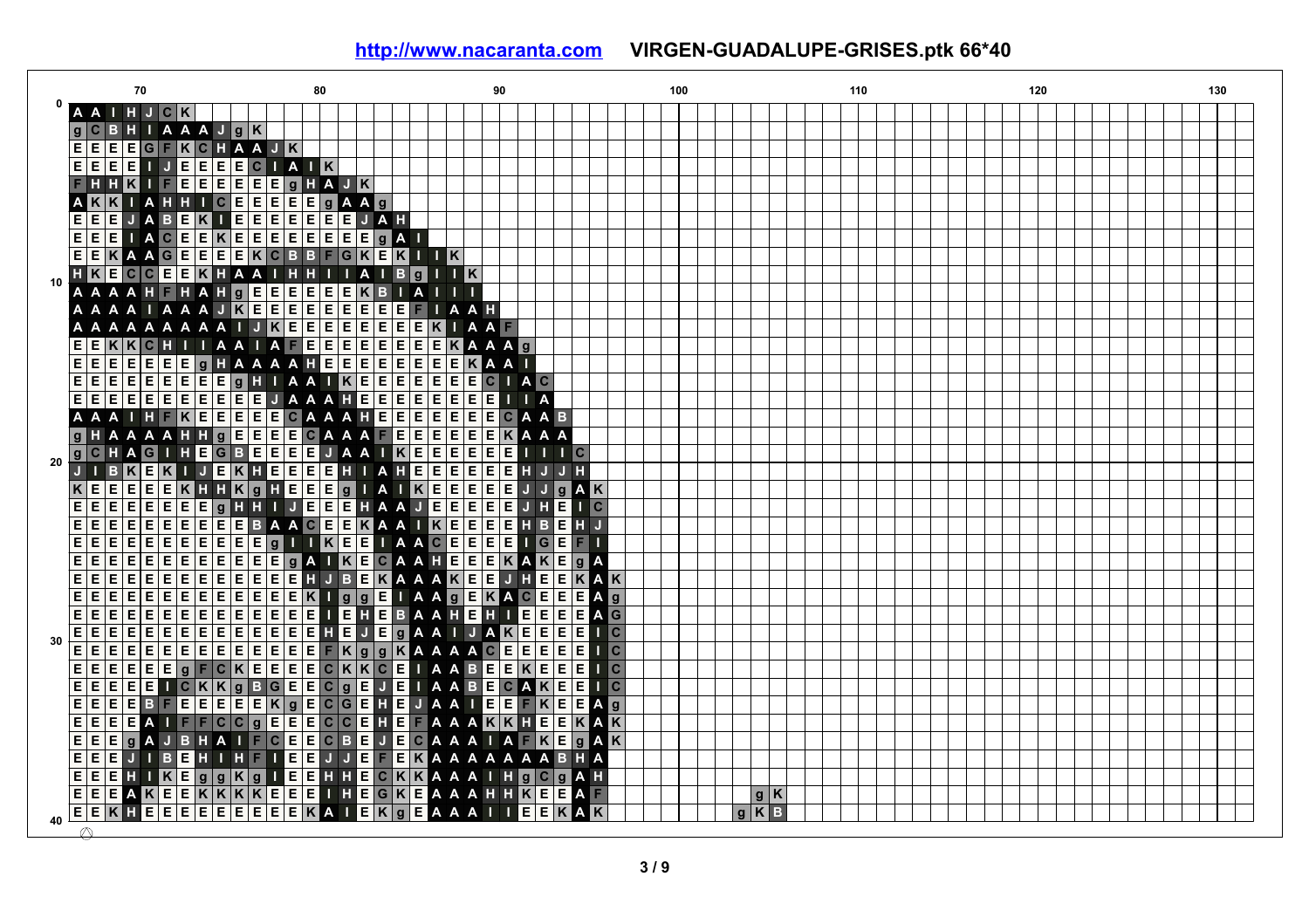|    |  |  |  | 10 |  |  |  |  | 20 |  |             |   |             |    | 30                      |                |                                                                                                                                              |                         |   |                         |                |                         |                         | 40                                                                                     |                           |                         |                                     |                           |                           |                  |                                                                   |                | 50                   |                         |                       |                                    |                               |    |                                                                                                                                                            |                                                                  |                         |                                     | 60             |                                 |                |                         |                                     |                                                                                               |  |
|----|--|--|--|----|--|--|--|--|----|--|-------------|---|-------------|----|-------------------------|----------------|----------------------------------------------------------------------------------------------------------------------------------------------|-------------------------|---|-------------------------|----------------|-------------------------|-------------------------|----------------------------------------------------------------------------------------|---------------------------|-------------------------|-------------------------------------|---------------------------|---------------------------|------------------|-------------------------------------------------------------------|----------------|----------------------|-------------------------|-----------------------|------------------------------------|-------------------------------|----|------------------------------------------------------------------------------------------------------------------------------------------------------------|------------------------------------------------------------------|-------------------------|-------------------------------------|----------------|---------------------------------|----------------|-------------------------|-------------------------------------|-----------------------------------------------------------------------------------------------|--|
| 40 |  |  |  |    |  |  |  |  |    |  |             |   |             |    |                         |                |                                                                                                                                              |                         |   |                         |                |                         |                         | KKA                                                                                    |                           |                         |                                     |                           | A                         |                  | E E g E                                                           |                |                      | E                       | <b>ACE</b>            |                                    |                               |    | Е                                                                                                                                                          |                                                                  |                         |                                     |                | EEEE<br>EEEE<br>EEEE            | E              | Е                       | Е                                   | EE                                                                                            |  |
|    |  |  |  |    |  |  |  |  |    |  |             |   |             |    |                         |                |                                                                                                                                              |                         |   |                         |                |                         | $\overline{B}$          | <b>K</b> A                                                                             |                           | K                       | $\mathbf{C}$                        | A                         | H                         | E                | $E$ $B$                                                           |                | E                    | $\overline{\mathbf{k}}$ | H                     | $\overline{\mathbf{K}}$            | Ε                             | E  | $\overline{E}$                                                                                                                                             | $\frac{E}{E}$                                                    |                         |                                     |                |                                 | E              | $\overline{E}$          | Ε                                   | $\overline{\mathsf{E}}\,\overline{\mathsf{E}}$                                                |  |
|    |  |  |  |    |  |  |  |  |    |  |             |   |             |    |                         |                |                                                                                                                                              |                         |   |                         |                |                         |                         | $\overline{g}$ A                                                                       |                           | E                       |                                     | HACE                      |                           |                  | E                                                                 |                | E                    | F                       | н                     | $\, {\bf B}$                       | $\overline{E}$ $\overline{E}$ |    | E                                                                                                                                                          |                                                                  |                         |                                     |                |                                 | E              | E                       | $\overline{E}$                      | $\bar{E}$<br>E                                                                                |  |
|    |  |  |  |    |  |  |  |  |    |  |             |   |             |    |                         |                |                                                                                                                                              |                         |   |                         |                |                         | A                       |                                                                                        |                           | <b>BK</b>               |                                     | A A                       | $\overline{E}$            | E                | $K$ $K$ $E$                                                       |                |                      | H                       | $J$ A $g$             |                                    |                               | E  | E                                                                                                                                                          |                                                                  | $\overline{E}$          | $\overline{E}$                      | E              | $\overline{}$ E                 | $\mathbf{E}$   | $\overline{E}$          | $\overline{E}$                      | $K$ $K$                                                                                       |  |
|    |  |  |  |    |  |  |  |  |    |  |             |   |             |    |                         |                |                                                                                                                                              |                         |   |                         |                |                         | F                       |                                                                                        |                           | $ \kappa $              | $\mathbf c$                         | A<br>$\overline{J}$       | E                         | E                |                                                                   | E              | E                    | $\, {\bf B}$            | H                     |                                    | H                             | E. | Ε                                                                                                                                                          |                                                                  |                         |                                     |                | E                               | E              | E                       | E                                   | $\boxed{\mathsf{E}}$ $\boxed{\mathsf{E}}$                                                     |  |
|    |  |  |  |    |  |  |  |  |    |  |             |   |             |    |                         |                |                                                                                                                                              |                         |   |                         |                |                         | $\overline{\mathbf{K}}$ |                                                                                        |                           | E                       | H<br>A                              | $\overline{\mathbf{k}}$   | E                         | E                | <b>THE</b><br>KE                                                  |                | K<br>B<br>H g<br>H g |                         |                       | $\overline{B}$                     |                               | E  | E                                                                                                                                                          | $\frac{1}{\pi}$ $\frac{1}{\pi}$                                  |                         |                                     |                | E E<br>E E                      |                |                         | $\frac{E}{E}$                       | $\begin{array}{ c c }\n\hline\n\text{E} & \text{E}\n\hline\n\text{E} & \text{E}\n\end{array}$ |  |
|    |  |  |  |    |  |  |  |  |    |  |             |   |             |    |                         |                |                                                                                                                                              |                         |   |                         |                |                         | $\overline{\mathbf{K}}$ | A                                                                                      | l g                       | $\overline{\mathbf{K}}$ | T T E                               |                           |                           | E K              |                                                                   |                | $\frac{K}{B}$        |                         | <b>AKHKE</b>          |                                    |                               |    |                                                                                                                                                            |                                                                  |                         |                                     |                |                                 |                | $\frac{E}{E}$           |                                     |                                                                                               |  |
|    |  |  |  |    |  |  |  |  |    |  |             |   |             |    |                         |                |                                                                                                                                              |                         |   |                         |                |                         | H                       |                                                                                        | Е                         |                         | $\overline{A}$<br>F                 | E                         | E                         | $\overline{g}$   |                                                                   |                |                      |                         | A                     |                                    | $K$ <sub>g</sub> $C$ E        |    |                                                                                                                                                            |                                                                  |                         |                                     |                | E                               | E              | $\overline{\mathsf{K}}$ |                                     |                                                                                               |  |
|    |  |  |  |    |  |  |  |  |    |  |             |   |             |    |                         |                |                                                                                                                                              |                         |   |                         |                | $\mathbf K$             |                         | A C E                                                                                  |                           | $\mathbf{L}$            |                                     | $\overline{\mathsf{k}}$ E | E                         | IJ               | EE                                                                |                | H C                  |                         | п                     |                                    | KKJE                          |    |                                                                                                                                                            |                                                                  |                         |                                     |                | E                               | E              | Ε                       | Ε                                   | K C                                                                                           |  |
|    |  |  |  |    |  |  |  |  |    |  |             |   |             |    |                         |                |                                                                                                                                              |                         |   |                         |                | $\overline{B}$          |                         | E                                                                                      | g                         | A H                     | $\overline{\mathsf{E}}$             |                           | $\overline{E}$            |                  | $\mathbb{H}$ E $\mathsf{K}$                                       |                | $\overline{B}$       | $\mathbf{C}$            | A                     | $\overline{\mathsf{K} \mathsf{K}}$ |                               | н  | E                                                                                                                                                          | $\frac{1}{\pi} \left  \frac{\pi}{\pi} \right  = \frac{\pi}{\pi}$ |                         | E E E<br>E E E                      |                | $\overline{E}$                  | $\overline{E}$ | $\overline{E}$          | E                                   | $K$ E                                                                                         |  |
| 50 |  |  |  |    |  |  |  |  |    |  |             |   |             |    |                         |                |                                                                                                                                              |                         |   |                         |                |                         |                         | $\overline{E}$                                                                         | H                         | $\mathbf{A}$            | E                                   | $\frac{E}{E}$             |                           |                  | $K$ $F$ $E$ $C$ $g$                                               |                |                      | $\mathbf J$             | <b>AFCHE</b>          |                                    |                               |    |                                                                                                                                                            |                                                                  |                         | $\overline{E}$                      | E              | E                               | $\overline{E}$ | Έ                       | Έ                                   | $\kappa$                                                                                      |  |
|    |  |  |  |    |  |  |  |  |    |  |             |   |             |    |                         |                |                                                                                                                                              |                         |   |                         | $\mathbf{g}$   | A                       | K                       | $\overline{\mathbf{K}}$                                                                | $\boldsymbol{\mathsf{A}}$ |                         | $\frac{g}{E}$<br>E                  | E                         |                           |                  | $g$ $K$ $E$ $H$ $K$                                               |                |                      | H                       | п                     |                                    | $H$ C $H$ E                   |    |                                                                                                                                                            |                                                                  |                         | $\overline{E}$                      | $\overline{E}$ | E                               | E              | Ε                       | E                                   | $\overline{E}$<br>Έ                                                                           |  |
|    |  |  |  |    |  |  |  |  |    |  |             |   |             |    |                         |                |                                                                                                                                              |                         |   |                         |                | LН                      | E                       | $B$ A $B$ $B$                                                                          |                           |                         | E                                   | E                         | $\mathsf{J}$              | E                | $E$ $E$                                                           |                |                      | $\Box$                  |                       | H                                  | BHE                           |    |                                                                                                                                                            |                                                                  | $\frac{1}{\sqrt{2}}$    | EE                                  |                | $\overline{E}$ $\overline{E}$   |                | E                       |                                     | $\overline{\mathsf{E}}\,\overline{\mathsf{E}}\,\overline{\mathsf{E}}\,\overline{\mathsf{E}}$  |  |
|    |  |  |  |    |  |  |  |  |    |  |             |   |             |    |                         |                |                                                                                                                                              |                         |   | $\overline{\mathbf{K}}$ | Æ              | $\overline{\mathbf{K}}$ | $ \mathbf{k} $          | $\overline{A}$                                                                         |                           | K                       | $\blacksquare$                      | E                         | H                         | E                |                                                                   |                |                      |                         |                       |                                    |                               |    |                                                                                                                                                            |                                                                  |                         | E E E                               |                |                                 |                | E                       |                                     | $\overline{E}$<br>E                                                                           |  |
|    |  |  |  |    |  |  |  |  |    |  |             |   |             |    |                         |                |                                                                                                                                              |                         |   | H                       | н              | E                       |                         |                                                                                        |                           |                         | $\frac{\overline{E}}{\overline{E}}$ | $\overline{\mathbf{K}}$   |                           | $\overline{C}$ E |                                                                   |                |                      |                         |                       |                                    |                               |    |                                                                                                                                                            |                                                                  | $\frac{1}{\sqrt{2}}$    |                                     |                | $\frac{E}{E}$                   |                | $\overline{E}$          | $\frac{\overline{E}}{\overline{E}}$ | E<br>E                                                                                        |  |
|    |  |  |  |    |  |  |  |  |    |  |             |   |             |    |                         |                |                                                                                                                                              |                         | K | $\mathbf{A}$            | $\overline{g}$ | $\overline{E}$          |                         | <b>OLITEE</b>                                                                          |                           |                         | E                                   | $\bar{\bm{\mathsf{F}}}$   |                           |                  | $\begin{array}{c c}\nC & G & K \\ \hline\nJ & K & g\n\end{array}$ |                |                      |                         |                       |                                    |                               |    |                                                                                                                                                            |                                                                  |                         | $\frac{\overline{E}}{\overline{E}}$ | $\overline{E}$ |                                 | $\overline{c}$ | K                       | E                                   | E<br>E                                                                                        |  |
|    |  |  |  |    |  |  |  |  |    |  |             |   |             |    |                         |                |                                                                                                                                              |                         |   | ПE                      |                | $\mathbf G$             |                         |                                                                                        |                           |                         | E                                   | H                         |                           | KE J             |                                                                   | $\blacksquare$ |                      |                         |                       |                                    |                               |    |                                                                                                                                                            |                                                                  |                         |                                     |                |                                 |                | $\mathbf c$             |                                     | B C                                                                                           |  |
|    |  |  |  |    |  |  |  |  |    |  |             |   |             |    |                         |                |                                                                                                                                              |                         |   | $K$ $A$ $C$             |                |                         | $\overline{I}$ A A      |                                                                                        | E                         | E                       | E                                   | $\mathbf{J}$              |                           |                  |                                                                   |                |                      |                         |                       |                                    |                               |    | E A A A A C A G E E E<br>MA A A C A G E E E<br>B A H C A G E E E<br>B A H C A G E E E<br>H A B B A K E E E E<br>H A B B A K E E E E<br>A A A A B E E E E E |                                                                  |                         |                                     |                |                                 |                | E                       | E                                   | K g                                                                                           |  |
|    |  |  |  |    |  |  |  |  |    |  |             |   |             |    |                         |                |                                                                                                                                              | $\overline{B}$          |   | <b>AF</b>               | E              | A                       |                         | $\mathbb{H}$                                                                           | E E E                     |                         | $\overline{\mathbf{K}}$             |                           |                           |                  | E K H<br>E g F<br>E H K                                           |                |                      |                         |                       |                                    |                               |    |                                                                                                                                                            |                                                                  |                         |                                     |                |                                 |                | E                       | E                                   | $\overline{E}$<br>E                                                                           |  |
|    |  |  |  |    |  |  |  |  |    |  |             |   |             |    |                         |                | $\vert K \vert$                                                                                                                              | AF                      |   | $\overline{E}$          | $\overline{g}$ | HAAC                    |                         |                                                                                        | E                         | $\overline{\mathsf{E}}$ | E                                   | $\frac{c}{L}$             |                           |                  |                                                                   |                |                      |                         |                       |                                    |                               |    |                                                                                                                                                            |                                                                  |                         |                                     |                |                                 |                | E                       | $\overline{E}$                      | $\overline{E}$<br>E                                                                           |  |
| 60 |  |  |  |    |  |  |  |  |    |  |             |   |             |    |                         |                | O                                                                                                                                            |                         |   | $K$ g $A$ $A$ $A$       |                |                         |                         |                                                                                        |                           |                         |                                     |                           |                           | $\blacksquare$   | EKAAA <sup>g</sup>                                                |                |                      |                         |                       |                                    |                               |    |                                                                                                                                                            |                                                                  |                         |                                     |                |                                 |                |                         |                                     | E E E                                                                                         |  |
|    |  |  |  |    |  |  |  |  |    |  |             |   |             |    |                         |                |                                                                                                                                              | A                       |   | E I I                   |                |                         |                         | <b>A A E E E</b>                                                                       |                           |                         |                                     |                           |                           |                  | EKAHKÉ                                                            |                |                      |                         |                       |                                    |                               |    |                                                                                                                                                            |                                                                  |                         |                                     |                |                                 |                | E                       |                                     |                                                                                               |  |
|    |  |  |  |    |  |  |  |  |    |  |             |   |             |    |                         | $\mathbf{g}$   | A                                                                                                                                            |                         |   |                         |                |                         |                         | <b>THE ENTRE</b><br><b>THE ENTRE ENTRE</b><br><b>THE ENTRE ENTRE EN</b><br>ENTRE ENTRE |                           |                         |                                     |                           |                           | IJ               |                                                                   |                |                      |                         |                       |                                    |                               |    |                                                                                                                                                            |                                                                  |                         |                                     |                |                                 |                | E                       | E                                   | $E$ $E$                                                                                       |  |
|    |  |  |  |    |  |  |  |  |    |  |             |   |             |    |                         | H              | A<br>AH                                                                                                                                      | $\overline{\mathbf{K}}$ |   | $\blacksquare$ A A A H  |                |                         |                         |                                                                                        |                           |                         |                                     |                           |                           |                  | <b>G C E G A C E E</b><br>F K E F H F H K                         |                |                      |                         |                       |                                    |                               |    |                                                                                                                                                            |                                                                  |                         |                                     |                |                                 |                | $\overline{E}$          | $\overline{\mathsf{E} \mathsf{E}}$  | İΕ<br>E                                                                                       |  |
|    |  |  |  |    |  |  |  |  |    |  |             |   |             |    | $\overline{\mathsf{G}}$ |                |                                                                                                                                              |                         |   | $\overline{H}$ I A A A  |                |                         |                         | $C$ E $E$                                                                              |                           |                         |                                     |                           |                           |                  |                                                                   |                |                      |                         | $\Pi$ K $\in$ E $\in$ |                                    |                               |    |                                                                                                                                                            |                                                                  |                         |                                     |                |                                 |                | $\overline{E}$          | $\overline{E}$                      | Έ                                                                                             |  |
|    |  |  |  |    |  |  |  |  |    |  |             |   |             |    |                         | $\overline{A}$ |                                                                                                                                              |                         |   | KGAAAAKEEHG             |                |                         |                         |                                                                                        |                           |                         | E                                   | E                         | H                         |                  | <b>BBJT</b>                                                       |                |                      | 4Ē)                     | п                     | H                                  | JKE                           |    |                                                                                                                                                            | E                                                                | E                       | $\overline{E}$                      | E              | $\boxed{\mathsf{E} \mathsf{E}}$ |                | $\overline{E}$          | $\overline{E}$                      | $F$ $F$                                                                                       |  |
|    |  |  |  |    |  |  |  |  |    |  |             |   |             | F. |                         | $A$            | $\kappa$                                                                                                                                     |                         |   | $I$ A A $I$             |                |                         | $rac{E}{E}$             | E K                                                                                    |                           | $\overline{E}$          |                                     | EE                        | $\overline{A}$            |                  | EEAG                                                              |                |                      |                         |                       |                                    |                               |    | $g$ F K K H H C K E E E E                                                                                                                                  |                                                                  |                         |                                     |                |                                 |                | E                       |                                     | $E$ $E$ $E$                                                                                   |  |
|    |  |  |  |    |  |  |  |  |    |  |             |   |             | KA |                         | $\overline{q}$ | F                                                                                                                                            |                         |   | A A H                   | $\overline{A}$ |                         |                         | $\frac{E}{E}$                                                                          | J C E                     |                         | $\frac{E}{E}$                       | $\overline{\mathbf{K}}$   | $\boldsymbol{\mathsf{A}}$ |                  | EE OO                                                             |                |                      |                         | IKHKJ <sub>9</sub>    |                                    |                               |    |                                                                                                                                                            | $\overline{G}$                                                   |                         | HHJ                                 |                | l a l                           | lĸ.            | Έ                       | $\overline{E}$                      | $\overline{\mathsf{E}}\,\overline{\mathsf{E}}$                                                |  |
|    |  |  |  |    |  |  |  |  |    |  |             |   |             |    |                         |                | HAIKAAIG                                                                                                                                     |                         |   |                         | A H            |                         |                         |                                                                                        |                           | 同                       | $\overline{E}$                      |                           |                           |                  | GHEKAAIH GKHKCKHKG                                                |                |                      |                         |                       |                                    |                               |    |                                                                                                                                                            |                                                                  |                         |                                     |                |                                 | <b>J</b> A     |                         |                                     | HJH                                                                                           |  |
|    |  |  |  |    |  |  |  |  |    |  |             |   | <b>JAAF</b> |    |                         |                |                                                                                                                                              |                         |   | <b>AACCAB</b>           |                |                         | E                       | F g                                                                                    |                           | E E                     | E                                   |                           | $J$ B                     |                  | $E$ KAgK                                                          |                |                      |                         |                       |                                    |                               |    | <b>A A B K K</b>                                                                                                                                           |                                                                  | $\sqrt{g}$              |                                     |                | $ C $ $K C K $                  |                | $\bullet$               | Έ                                   | $K$ E                                                                                         |  |
| 70 |  |  |  |    |  |  |  |  |    |  |             |   | $A \cup C$  |    |                         |                | <b>AAAEHAM</b>                                                                                                                               |                         |   |                         |                |                         |                         | हा सहा हो हो                                                                           |                           |                         | E                                   |                           | HFE                       |                  | $C$ A B                                                           |                |                      |                         |                       |                                    |                               |    | <b>EKAAAIF</b>                                                                                                                                             |                                                                  |                         | $HK$ E                              |                | KKB                             |                |                         |                                     | EBE                                                                                           |  |
|    |  |  |  |    |  |  |  |  |    |  | $\mathbf c$ | A |             |    |                         |                | A A J H A A F E L A K G K E E E E L<br>A A J A A L A E K A I G B E E E E K I<br>A A A I I H E K I I H K E E E E E K I                        |                         |   |                         |                |                         |                         |                                                                                        |                           |                         |                                     |                           |                           |                  | I <mark>g e</mark> F A A <mark>K</mark><br>I K E H A A I I        |                |                      |                         |                       |                                    |                               |    | FAAKEGAAAIA                                                                                                                                                |                                                                  |                         | $H$ H B                             |                |                                 |                |                         | K                                   | $\overline{\mathsf{k}\mathsf{k}}$                                                             |  |
|    |  |  |  |    |  |  |  |  |    |  | $ \kappa $  |   |             |    |                         |                | AAAIAIAEKAIG                                                                                                                                 |                         |   |                         |                |                         |                         |                                                                                        |                           |                         |                                     |                           |                           |                  |                                                                   |                |                      |                         |                       |                                    |                               |    | EEBIAKGIA                                                                                                                                                  |                                                                  |                         |                                     |                | п                               |                |                         |                                     | A A A A                                                                                       |  |
|    |  |  |  |    |  |  |  |  |    |  | H A A       |   |             |    |                         |                |                                                                                                                                              |                         |   |                         |                |                         |                         |                                                                                        |                           |                         |                                     |                           |                           |                  | <b>EE</b> HAAAJE                                                  |                |                      |                         |                       |                                    |                               |    | H A g                                                                                                                                                      |                                                                  | E                       | HAK                                 |                |                                 |                |                         | $\overline{A}$                      |                                                                                               |  |
|    |  |  |  |    |  |  |  |  |    |  |             |   |             |    |                         |                | <b>GAAAAAAAAEE</b>                                                                                                                           |                         |   | <b>g</b> A A F          |                |                         |                         | हा हा हा हा                                                                            |                           |                         |                                     | $\mathbf{I}$ <b>B</b>     |                           |                  |                                                                   |                |                      |                         |                       |                                    | E                             |    | KAI                                                                                                                                                        |                                                                  | E                       | $\mathbf{K}$ i                      |                | q                               | E              |                         |                                     |                                                                                               |  |
|    |  |  |  |    |  |  |  |  |    |  |             |   |             |    |                         |                |                                                                                                                                              |                         |   |                         |                |                         |                         |                                                                                        |                           |                         |                                     |                           |                           |                  |                                                                   |                |                      |                         |                       |                                    |                               |    | $G$ $A$                                                                                                                                                    |                                                                  | $\overline{\mathbf{K}}$ | E                                   |                | G F                             | E              | $\overline{\mathsf{K}}$ | A                                   | K<br>l E                                                                                      |  |
|    |  |  |  |    |  |  |  |  |    |  |             |   |             |    |                         |                |                                                                                                                                              |                         |   |                         |                |                         |                         |                                                                                        |                           |                         |                                     |                           |                           |                  |                                                                   |                |                      |                         |                       |                                    |                               |    | AAJEEB<br>BAAGEE<br>EFAAEE                                                                                                                                 |                                                                  |                         | B E E<br>H E E<br>K g E             |                | $F$ $E$                         |                | Ε                       | F                                   | HЕ                                                                                            |  |
|    |  |  |  |    |  |  |  |  |    |  |             |   |             |    |                         |                |                                                                                                                                              |                         |   |                         |                |                         |                         |                                                                                        |                           |                         |                                     |                           |                           |                  |                                                                   |                |                      |                         |                       |                                    |                               |    |                                                                                                                                                            |                                                                  |                         |                                     |                | E                               | $\overline{E}$ | E                       | E                                   |                                                                                               |  |
|    |  |  |  |    |  |  |  |  |    |  |             |   |             |    |                         |                |                                                                                                                                              |                         |   |                         |                |                         |                         |                                                                                        |                           |                         |                                     |                           |                           |                  |                                                                   |                |                      |                         |                       |                                    |                               |    |                                                                                                                                                            |                                                                  |                         |                                     |                | E E E                           |                |                         | E                                   | $q$ $\Box$                                                                                    |  |
|    |  |  |  |    |  |  |  |  |    |  |             |   |             |    |                         |                | LAAAAA HAAA EGA GEEEEE BAGBGELAA LAE BAADEE<br>CALAAA HIAAA GIJSEEEE BAGBGELAA LAE FAAEEE<br>1. AAAA A COILIAA DIJSEEEE BAGBGELAA LAE FAAEEE |                         |   |                         |                |                         |                         |                                                                                        |                           |                         |                                     |                           |                           |                  |                                                                   |                |                      |                         |                       |                                    |                               |    |                                                                                                                                                            |                                                                  | $\overline{E}$          | K E E                               |                |                                 | E              | E                       | g E                                 | E                                                                                             |  |
|    |  |  |  |    |  |  |  |  |    |  |             |   |             |    |                         |                | GAAAAAAKKAAAAGEEEEKAIGAKEKIIAAAHEEGICEEEE                                                                                                    |                         |   |                         |                |                         |                         |                                                                                        |                           |                         |                                     |                           |                           |                  |                                                                   |                |                      |                         |                       |                                    |                               |    |                                                                                                                                                            |                                                                  |                         |                                     |                |                                 | FE             |                         |                                     | JFE                                                                                           |  |
| 80 |  |  |  |    |  |  |  |  |    |  |             |   |             |    |                         |                |                                                                                                                                              |                         |   |                         |                |                         |                         |                                                                                        |                           |                         |                                     |                           |                           |                  |                                                                   |                |                      |                         |                       |                                    |                               |    |                                                                                                                                                            |                                                                  |                         |                                     |                |                                 |                |                         |                                     |                                                                                               |  |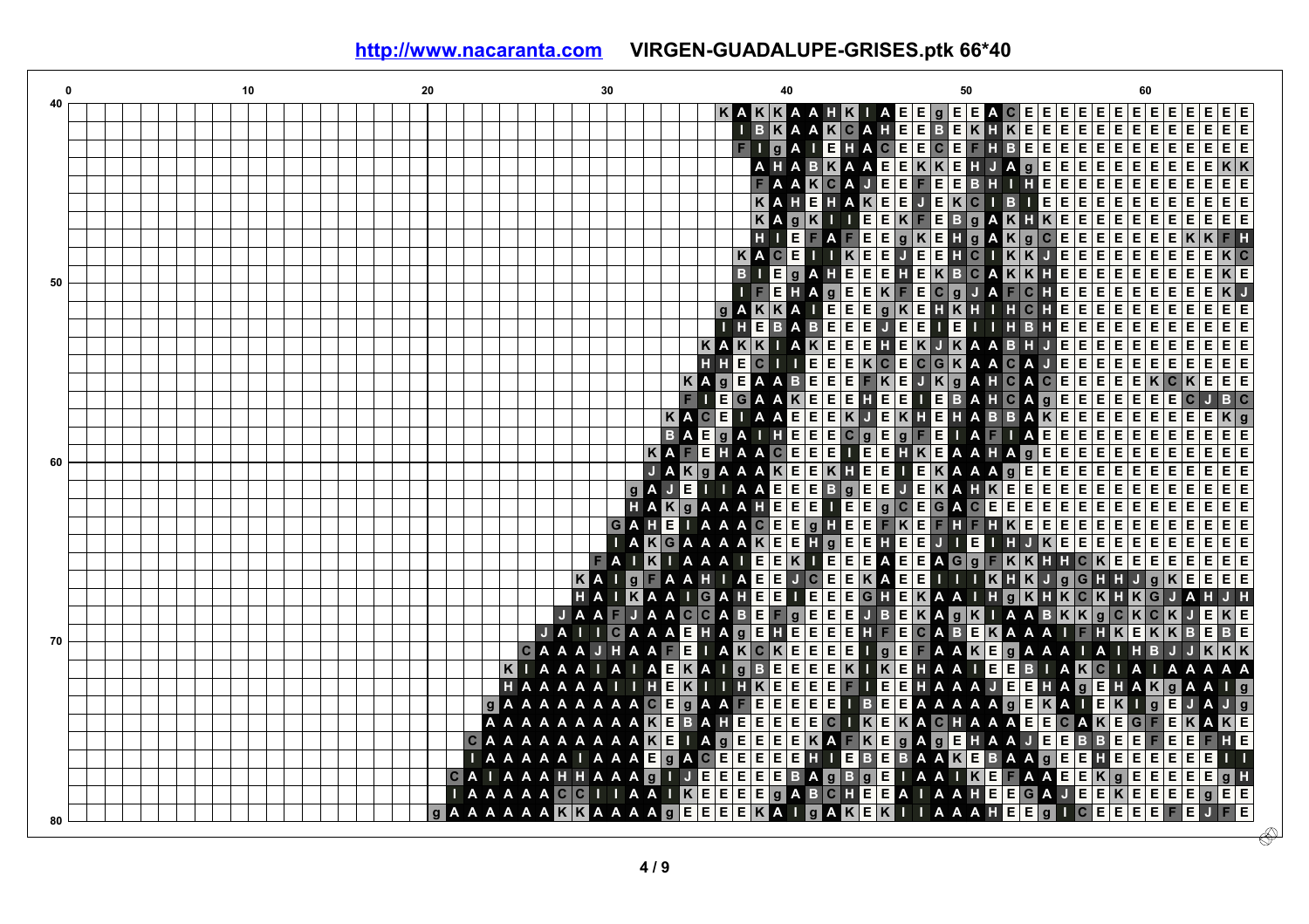|    | 70                                                                                                        | 80                                                                                                        | 90                                                                        | 100                                                                                                                                                                                                               | 110                                                                 | 120 | 130 |
|----|-----------------------------------------------------------------------------------------------------------|-----------------------------------------------------------------------------------------------------------|---------------------------------------------------------------------------|-------------------------------------------------------------------------------------------------------------------------------------------------------------------------------------------------------------------|---------------------------------------------------------------------|-----|-----|
|    | E E K <br>JE<br>Е<br>EEI<br>E<br>E                                                                        | E<br>IE.<br><b>GAAE</b><br>Е.<br> K G E                                                                   | A A A I C E E<br>B                                                        | BE<br>$\overline{g}$                                                                                                                                                                                              |                                                                     |     |     |
|    | E<br>E<br>E.<br>E<br>E<br>$\mathbf G$<br>E<br>E.                                                          | $K$ $E$<br>Е<br>H<br>E<br>E<br>E<br>A                                                                     | IAAAG<br>BAAAF<br>Е<br>E                                                  | $C$ $B$ $C$ $C$ $E$                                                                                                                                                                                               | gK                                                                  |     |     |
|    | G C E<br>$\overline{}$ $\overline{}$<br> E E <br> E E <br>E<br>E.                                         | $\overline{E E}$<br>$K$ $E$ $B$ $E$<br>EIAI<br>B                                                          | E g A<br>Κ                                                                | $B$ $E$ $H$ $K$ $E$                                                                                                                                                                                               | g K                                                                 |     |     |
|    | E<br>$\overline{}$ E<br>E<br>E<br>E<br>E<br>E<br> E E <br>E                                               | E E <br>$ C $ J<br> C K E<br>$\mathsf E$<br>$\mathbf{C}$<br>E<br>F                                        | A A A H<br>E.<br>T.H                                                      | $ \mathbf{c} $<br>$\mathsf E$<br>F E E                                                                                                                                                                            | C                                                                   |     |     |
|    | $K$ E<br>$\kappa$<br>E<br>Е<br> E E E                                                                     | $\overline{g}$<br>$E$ e e e e $B$<br>g<br>E                                                               | $C$ $E$ $g$ $A$ $A$ $I$<br><b>AK</b><br>B                                 | C E<br>g E E<br>J                                                                                                                                                                                                 |                                                                     |     |     |
|    | E<br>$K$ E<br>E<br>E<br>E<br>E<br>E<br>E<br>E.                                                            | E<br>$\overline{\mathbf{K}}$<br>E<br>$K$ $A$ $C$<br> C E<br>$K$ E<br>$\vert K \vert$                      | AAAAA                                                                     | $ c _E$<br>g E E<br>$\mathbf{B}$                                                                                                                                                                                  |                                                                     |     |     |
|    | E<br>E<br>$\mathsf{E}$<br>$g$ E<br>E<br>E<br>E<br>E.<br> E                                                | $B \cup A$<br>$\overline{\mathbf{K}}$<br>F E<br>$K$ E<br>$\vert K \vert$                                  | <b>AAAAAK</b>                                                             | E<br>F<br>g E E<br>F                                                                                                                                                                                              |                                                                     |     |     |
|    | E<br>E<br>E<br>E<br> g K<br>E<br>E<br> E E                                                                | KAH<br>g K <br>BE<br>$EK$ $E$                                                                             | A A H<br>A A                                                              | B<br>$E$ G $E$<br>$\,$ K<br>$g$ K                                                                                                                                                                                 |                                                                     |     |     |
|    | E<br>E<br> E E E <br>$\overline{E}$<br>$\vert$ B<br>F<br>Е<br>н                                           | $\blacksquare$<br>$\overline{\mathbf{K}}$<br>$\overline{\mathbf{g}}$<br>E<br>H E<br>E K E                 | <b>IAHAA</b>                                                              | F<br>$\blacksquare$<br>$K$ $g$<br><b>BKB</b>                                                                                                                                                                      | Κ                                                                   |     |     |
|    | $\overline{E}$<br>$\overline{E}$<br>E<br>E<br>E<br>$K$ $E$<br>E<br>E<br>E                                 | E<br>$\overline{g}$<br>E<br>$H$ $E$<br> E E <br>E<br>$\overline{J}$<br>$\mathbf{B}$                       | н<br>Α                                                                    | HCKHHg                                                                                                                                                                                                            | g[K]                                                                |     |     |
| 50 | E<br>E<br>$\overline{\mathsf{E}[\mathsf{E}]\mathsf{E}}$<br>E<br>н<br>Jg<br>E                              | $E$ $E$<br>BgE<br>H E<br> E E <br>Е<br>п                                                                  | $\mathbf{B}$<br>BAAC<br>A                                                 | <b>BHJH</b>                                                                                                                                                                                                       | $K$ $H$                                                             |     |     |
|    | E<br>E<br> E <br>Е<br>E<br>E E E <br>$\vert$ B                                                            | $I$ K $g$ K $H$ $g$ E<br>R E<br> E E <br>Е                                                                | A<br>G<br>F<br>$I$ A B                                                    | $\frac{a}{\kappa}$<br>$B$ H $C$ $G$                                                                                                                                                                               | $K$ $\overline{\phantom{a}}$ $g$<br>$K$ $K$                         |     |     |
|    | E<br> E E <br>E<br>F<br> c <br>E<br> E E <br>$\bullet$                                                    | KFKA <sub>g</sub> E<br>$\mathsf J$<br>$\overline{\mathsf{E}[\mathsf{E} \mathsf{E}]}$<br>E                 | $\vert K \vert$<br>F<br>HIH                                               | Κ<br>$\mathbf{F}$<br>B                                                                                                                                                                                            | $H$ 1<br>H                                                          |     |     |
|    | $\overline{}$ $\overline{}$<br>E<br>E<br>E<br>Ε<br>$\vert \mathbf{K} \vert$<br>E<br> c <br>$\overline{A}$ | $\overline{g}$<br>E<br>$\mathsf{J}$<br>E<br>IE.<br>E<br> E E <br>$\mathsf J$<br>JA                        | E<br>H B A I<br>H.                                                        | $H$ $K$<br>$\mathsf{J}$<br>$\mathbf{C}$<br>н<br>п.<br>п                                                                                                                                                           | <b>B</b> F                                                          |     |     |
|    | $\boxed{\mathsf{E}}$ $\boxed{\mathsf{E}}$<br>E<br>E<br><b>E</b> UA<br>$\mathbf{B}$                        | E<br>GKg<br>FKE<br>$\mathsf E$<br>H H g                                                                   | E<br>$H$ g $A$ $A$ $K$<br>ш                                               | HK<br>F<br>T.                                                                                                                                                                                                     | H B I K E K H A                                                     |     |     |
|    | $\overline{}$ $\overline{}$<br>F<br>Е<br>E<br>$\mathbf{g}$<br>$\mathbf{G}$<br>HHK<br>J                    | C K E E <br>E<br>$K$ $ I K $<br>$H$ $F$                                                                   | E<br>$\overline{c}$<br>$H$ $K$<br>A                                       | $\overline{\mathsf{c}}$<br>Е<br>$\mathbf{J}$<br>$\blacksquare$<br>A<br>A <sub>1</sub>                                                                                                                             | HAAAG                                                               |     |     |
|    | c <br>$\,$ K<br>E                                                                                         | $rac{E}{E}$<br>E g A g H g g A<br>E<br>$g$ $K$ $E$ $E$<br>B                                               | <b>BAKIAI</b><br>BK                                                       | FI<br>HAgE<br>H                                                                                                                                                                                                   | $ \mathsf{K} $ E<br>g<br> g                                         |     |     |
|    | $\pmb{\mathsf{K}}$<br>E<br>E<br>Ε<br>E<br>A<br>E                                                          | $\overline{E}$<br>$\overline{C}$ B<br><b>E H F</b><br>$K$ g $E$ $E$<br>$\overline{J}$                     | $\frac{E}{E}$                                                             |                                                                                                                                                                                                                   | E<br>E K                                                            |     |     |
|    | $E$ $E$ $E$ $E$ $K$<br>$\vert$ E $\vert$<br>Е<br>E<br>A                                                   | $H$ $K$ $H$ $C$ $K$<br>E<br>$K$ $G$ $E$ $E$ $E$<br>$\vert$ H $\vert$                                      | E                                                                         |                                                                                                                                                                                                                   | $E$ $E$ $E$ $A$ $g$                                                 |     |     |
|    | $\frac{1}{\frac{1}{\pi}}$<br>$\overline{E}$<br>$\overline{E}$<br>E<br> E E <br>$H$ $H$                    | E<br>E<br>g<br>$\mathbf{c}$<br>$K$ $C$ $E$ $E$<br>E<br>$\mathbf{B}$<br>П                                  | <b>GAGJAIGHCGIK</b><br>KACGAAKKAIKE<br>EAJKAAFEAKEE<br>E                  | EEJČEE<br>EEEHEE<br>EEEHKE                                                                                                                                                                                        | $\overline{E}$<br>E E<br>FIBK                                       |     |     |
| 60 | $\frac{1}{\sqrt{2}}$<br>E<br>E<br>E<br> E <br>E                                                           | <b>HE</b><br>E<br>B K E <br>E.<br>$F$ $E$ $E$<br>$\mathbf{B}$                                             | EEJIEI<br>EECAKH<br>EEKAGO<br>$\mathbf{H}%$<br>$\mathsf{I}$ A             | E<br>$E$ $H$ $I$ $C$ $E$<br>E E                                                                                                                                                                                   | E<br>$\mathbf{C}$<br>$ {\bf C} $ H<br>l I g                         |     |     |
|    | $rac{G}{E}$<br>E<br>E<br>E<br>$\vert$ E $\vert$<br>Ε<br>E<br>E<br>E.<br>н                                 | $FK$ $E$<br>$\mathbf{H}$ g<br>B K                                                                         |                                                                           | $\begin{array}{ c c c }\n\hline\nC & K & E \\ \hline\nE & E & E\n\end{array}$                                                                                                                                     | $\frac{E}{E}$<br>KA                                                 |     |     |
|    | $\boxed{\mathsf{E}}$ $\boxed{\mathsf{E}}$<br>E<br>$\overline{E E}$<br>$F$ $F$ $F$<br>E                    | $E B H g K g K E H E E$                                                                                   |                                                                           |                                                                                                                                                                                                                   | $E$ $B$ $C$                                                         |     |     |
|    | $\overline{}$ $\overline{}$<br>$\overline{E}$<br>Ε<br>Ε<br>E<br>E<br>E<br>E<br> E                         | $\overline{G}$<br>$K$ <b>B</b> $K$ <b>B</b> $K$                                                           |                                                                           | A A A K E E E E K K H C K E E E E E E<br>A A A K E E E E K K H C K E E E E E E<br>A A A K E E E E E K O H J I C O E E E E E F<br>A A I E E E E E G J A I A H H K E F H<br>K H A C E E E E E E G A A A H H K E K H | $K$ $\Box$<br>Ε                                                     |     |     |
|    | $\frac{E}{E}$<br>$\overline{\mathsf{E}}\vert \overline{\mathsf{E}}$<br>E E E<br>E E<br>$\,$ K             | C F<br> C C C H K                                                                                         |                                                                           |                                                                                                                                                                                                                   | HK                                                                  |     |     |
|    | E<br>E<br>E<br>$\vert$ E $\vert$<br>E<br>E<br> g <br>g                                                    | $\overline{B}$<br>g<br>$\overline{g}$ $\overline{\phantom{a}}$<br>$\overline{\mathbf{K}}$<br>$\mathbf{J}$ |                                                                           |                                                                                                                                                                                                                   | KHA<br>п                                                            |     |     |
|    | $J$ $F$ $K$<br>$E$ <sub>K</sub><br>$\mathbf{g}$<br><b>BH</b><br>н                                         | KKGKJBKE                                                                                                  |                                                                           | $K$ $E$ $K$ $K$ $K$ $E$                                                                                                                                                                                           | $E$ $E$ $E$<br>$\frac{1}{K}$<br>E E                                 |     |     |
|    | $B$ $K$ $B$ $K$<br> C K <br>T E                                                                           | BAE<br>$g$ B E                                                                                            |                                                                           | $\overline{E}$<br>$\vert$ E $\vert$<br>E                                                                                                                                                                          | $\overline{g}$<br> E E <br>Е<br>J                                   |     |     |
|    | Κ<br>g<br>B.<br>F<br>$\vert K \vert$<br>KK<br>$\vert$ B<br>J                                              | F g E<br>$I$ $K$ $E$                                                                                      |                                                                           | <b>AAAAKHHEEEE</b><br>E                                                                                                                                                                                           | E K E<br>E J K<br>$ \mathbf{K} \mathbf{E} \mathbf{E} $<br>E<br> C g |     |     |
|    | gK<br>BHIAK<br>$ {\bf c} $<br>E F                                                                         | ПE<br>F C<br>$I$ $K$ $K$ $C$ $K$ $E$                                                                      |                                                                           | E<br>E<br>E                                                                                                                                                                                                       | $\,$ K<br>E<br>E<br>$\mathbf{I}$ K                                  |     |     |
| 70 | $\overline{\mathbf{K}}$<br><b>BHB</b><br><b>AAAAI</b>                                                     | C F<br>$B$ $B$ $g$<br> g E E<br>F.<br>H<br><u>  g</u>                                                     | EEEEEAAAAA GJ                                                             | C E E E E E                                                                                                                                                                                                       | $J$ F F<br>E.<br>BB,                                                |     |     |
|    | $\overline{\mathbf{K}}$<br>$H$ $\overline{K}$<br>$\overline{A}$<br>$\overline{A}$                         | E<br>$K$ $H$<br><b>B</b> <sub>F</sub><br>A J<br>l g<br> g E<br>J                                          | $B$ A $I$                                                                 | $\overline{I}$ $\overline{K}$ $\overline{E}$<br><b>CFA</b><br>$C$ $F$<br> E E                                                                                                                                     | $B$ H $R$ I<br>- H<br>$\blacksquare$                                |     |     |
|    | $R$ $A$ $A$<br>$\overline{B}$<br>$K$ $K$<br>A                                                             | E<br><b>KHAHJ</b><br>HHKGE                                                                                | EEEEEB<br>EEEEEK<br>$\left \prod_{i=1}^{n}K\right K\left \right E\right $ | $G$ $F$ $K$<br>$J \mid I$<br> g K <br>$\mathbf{B}$                                                                                                                                                                | $K$ $c$ $K$                                                         |     |     |
|    | gE<br>E<br>$\mathbf{C}$<br>Е<br>$\mathsf{J}$<br>A C<br>$ \mathbf{k} $                                     | E<br>JK<br> c c <br>E<br>$K$ $A$ $g$ $g$<br>$\kappa$<br>Н                                                 |                                                                           | E<br>$ \mathbf{k} $<br>HAIB<br>$\mathbf{B}$                                                                                                                                                                       |                                                                     |     |     |
|    | E<br>$\overline{g}$<br>g<br>$K$ $K$<br>$\vert K \vert$<br>E<br>$K$ $H$<br>н                               | $G$ $I$ $A$ $K$ $g$ $A$ $B$ $B$ $E$ $E$<br>$\mathbf J$                                                    | EEEEEEHHAKK<br>EEEEEEBAA9E                                                | $F$ $E$<br>KAAAH                                                                                                                                                                                                  |                                                                     |     |     |
|    | E<br>$\boxed{G}$<br>C<br>H<br>Е<br>$ g $ K $ E $<br>$ \boldsymbol{\mathsf{k}} $<br>J                      | AGEIA<br>E<br>E<br> G G <br>$J$ $J$                                                                       | $\overline{\mathbf{k}}$<br>п                                              | <b>AFE</b><br> C E<br>F<br>$H$ 1<br>AAF                                                                                                                                                                           |                                                                     |     |     |
|    | g <br>$B$ $K$<br>$E K K E K K C C H F E$                                                                  | $H$ $E$ $E$<br>BAAI                                                                                       | E<br>AAHE                                                                 | gE<br>$K$ $E$ $E$<br>CAAK                                                                                                                                                                                         |                                                                     |     |     |
|    | E<br> E <br>Е<br>$\mathbf{g}$<br>E<br>Е<br>E.                                                             | c c<br>Е<br>$\mathsf{J}$                                                                                  | H<br>A                                                                    | $\blacksquare$<br>$K$ $K$ $K$<br>BE<br>E                                                                                                                                                                          | A H                                                                 |     |     |
|    | KKHAHCKE<br>KE                                                                                            | KAAIIHEEEEEEEEE<br>JAJEGIEEEEEEEE<br>JE<br>IE.                                                            |                                                                           | GAAEEE<br>AgEgAAC<br>H                                                                                                                                                                                            |                                                                     |     |     |
|    | Ε<br><b>BHJJ</b><br>$\overline{c}$<br>E<br>C<br>B                                                         | Ε<br>$\overline{E}$<br>$\overline{E}$<br>$K$ $A$ $g$<br> G K E<br>E<br>JI                                 | $\overline{E}$<br>E E<br>ि हो ह<br>E                                      | <b>KAAKE</b><br>$\overline{g}$<br>A A<br>K<br>I E.                                                                                                                                                                | AIA                                                                 |     |     |
| 80 |                                                                                                           |                                                                                                           |                                                                           |                                                                                                                                                                                                                   |                                                                     |     |     |
|    |                                                                                                           |                                                                                                           |                                                                           |                                                                                                                                                                                                                   |                                                                     |     |     |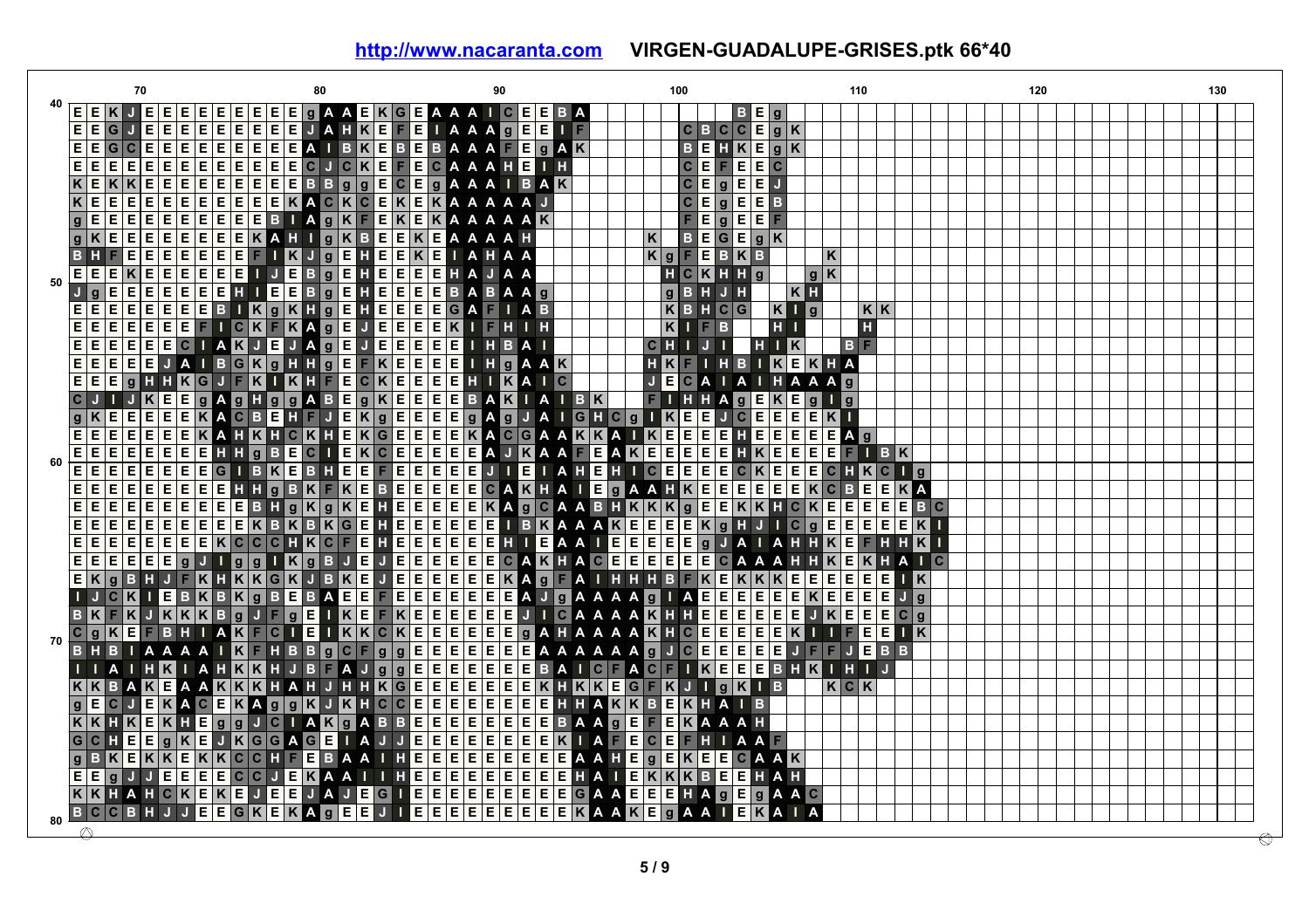| 0   |                       |                   |                |                |           | 10        |                                              |         |                |                                   |                                                 | 20    |                                            |   |                         |       |  | 30 |  |             |                                                                                                    | 40 |                                                                                                                                                 |     |                 | 50          |             |           |  |                                                | 60                      |                                                                                                                                                                            |              |                                                                                                                                                                                                                                |   |
|-----|-----------------------|-------------------|----------------|----------------|-----------|-----------|----------------------------------------------|---------|----------------|-----------------------------------|-------------------------------------------------|-------|--------------------------------------------|---|-------------------------|-------|--|----|--|-------------|----------------------------------------------------------------------------------------------------|----|-------------------------------------------------------------------------------------------------------------------------------------------------|-----|-----------------|-------------|-------------|-----------|--|------------------------------------------------|-------------------------|----------------------------------------------------------------------------------------------------------------------------------------------------------------------------|--------------|--------------------------------------------------------------------------------------------------------------------------------------------------------------------------------------------------------------------------------|---|
| 80  |                       |                   |                |                |           |           |                                              |         |                |                                   |                                                 |       |                                            |   |                         |       |  |    |  |             | HAAAAAAEKIAAHEEEEEIHI                                                                              |    |                                                                                                                                                 |     |                 |             |             |           |  |                                                |                         | IFEEGIKCAAABEEKHKEEEH                                                                                                                                                      |              |                                                                                                                                                                                                                                |   |
|     |                       |                   |                |                |           |           |                                              |         |                |                                   |                                                 |       | <b>KAAAAAAEE</b>                           |   |                         |       |  |    |  | A A I KEEEE |                                                                                                    |    |                                                                                                                                                 |     |                 |             |             |           |  |                                                |                         |                                                                                                                                                                            |              | J F KA I EEE BA 9 E KHA A C E E K B E E E H F K E F                                                                                                                                                                            |   |
|     |                       |                   |                |                |           |           |                                              |         |                |                                   |                                                 |       | I A A A A A A E E                          |   |                         |       |  |    |  |             |                                                                                                    |    | I I BEEEEEFBEBAGEEEH I ABEEGIAGEE                                                                                                               |     |                 |             |             |           |  | E                                              |                         |                                                                                                                                                                            |              | <b>GEEJCFBK</b>                                                                                                                                                                                                                |   |
|     |                       |                   |                |                |           |           |                                              |         |                |                                   |                                                 |       |                                            |   |                         |       |  |    |  |             |                                                                                                    |    |                                                                                                                                                 |     |                 |             |             |           |  |                                                |                         | BAAAAAAAKKIIKEEEGFEKAAHCEEIAAAHKEECAKEEEBGH                                                                                                                                |              |                                                                                                                                                                                                                                |   |
|     |                       |                   |                |                |           |           |                                              |         |                |                                   | KAAAAAAAAA GKAHEE                               |       |                                            |   |                         |       |  |    |  |             | $E$ $E$ $C$ $E$ $E$ $H$ $A$ $J$ $g$                                                                |    | IEKAGBIAICEEKJKE                                                                                                                                |     |                 |             |             |           |  |                                                | E E                     | E E                                                                                                                                                                        |              | $\overline{c}$                                                                                                                                                                                                                 |   |
|     |                       |                   |                |                |           |           |                                              |         |                |                                   |                                                 |       |                                            |   |                         |       |  |    |  |             |                                                                                                    |    |                                                                                                                                                 |     |                 |             |             |           |  |                                                |                         | I A A A A A A A A A B G A C E E E E E E E H A C E E H E G H E G E E E K J I H K E E K E E E E E E E                                                                        |              | $E$ $E$ $E$                                                                                                                                                                                                                    |   |
|     |                       |                   |                |                |           |           |                                              |         |                |                                   |                                                 |       |                                            |   |                         |       |  |    |  |             |                                                                                                    |    |                                                                                                                                                 |     |                 |             |             |           |  |                                                |                         |                                                                                                                                                                            |              | O A A HO K K J A A A I HA E E E E E E E K H J E E E O B E J A I F K E E E K B 9 E E E E E E E E E E E E E E E<br>I A A H O E E K A A A A A J E E E E B B H O E E E K I K K A A A A A A A H C E E E E E E E E E E E E G C O K K |   |
|     |                       |                   |                |                |           |           |                                              |         | ĸ              |                                   |                                                 |       |                                            |   |                         |       |  |    |  |             |                                                                                                    |    |                                                                                                                                                 |     |                 |             |             |           |  |                                                |                         |                                                                                                                                                                            |              |                                                                                                                                                                                                                                |   |
|     |                       |                   |                |                |           |           |                                              |         |                |                                   | <b>BAAAIAIKH</b>                                |       |                                            |   |                         |       |  |    |  |             |                                                                                                    |    | H I A I A C E E G I J E E E C A H B B B B B F F C J J F G E E E                                                                                 |     |                 |             |             |           |  |                                                |                         |                                                                                                                                                                            |              | EEEIAAAAH                                                                                                                                                                                                                      |   |
| 90  |                       |                   |                |                |           |           |                                              |         |                |                                   |                                                 |       |                                            |   |                         |       |  |    |  |             |                                                                                                    |    | KAAIAAAAHEGAAAICKJICEEEGBGEEEEEEEEE                                                                                                             |     |                 |             | $E$ $E$ $E$ | $g$ B E E |  |                                                |                         |                                                                                                                                                                            |              | <b>EE</b> JAAAAA                                                                                                                                                                                                               |   |
|     |                       |                   |                |                |           |           |                                              |         |                |                                   |                                                 |       |                                            |   |                         |       |  |    |  |             |                                                                                                    |    |                                                                                                                                                 |     |                 |             |             |           |  |                                                |                         |                                                                                                                                                                            |              | N JAAAJ GKKCKKA LAAAABEEEEEEEEEEEEEEEEEEEEEEEEEE FOEEEKA LAAAAA<br>KAAHKKKKEEEE LAAAHKEEEEEEEEEEEEEKK99GCCFBHHJBEECHAACIAA                                                                                                     |   |
|     |                       |                   |                |                |           |           |                                              |         |                |                                   |                                                 |       |                                            |   |                         |       |  |    |  |             |                                                                                                    |    |                                                                                                                                                 |     |                 |             |             |           |  |                                                |                         |                                                                                                                                                                            |              |                                                                                                                                                                                                                                |   |
|     |                       |                   |                |                |           |           |                                              |         |                |                                   |                                                 |       |                                            |   |                         |       |  |    |  |             |                                                                                                    |    |                                                                                                                                                 |     |                 |             |             |           |  |                                                |                         |                                                                                                                                                                            |              | HIHCHIAIAIFKBAAHKEEEEEEEEEGCCCGKKEEEEEEEEKHCGFHJKHCG                                                                                                                                                                           |   |
|     |                       |                   |                |                |           |           |                                              |         |                |                                   |                                                 |       |                                            |   |                         |       |  |    |  |             |                                                                                                    |    |                                                                                                                                                 |     |                 |             |             |           |  |                                                |                         |                                                                                                                                                                            |              |                                                                                                                                                                                                                                |   |
|     |                       |                   |                |                |           |           |                                              |         |                |                                   |                                                 |       |                                            |   |                         |       |  |    |  |             |                                                                                                    |    |                                                                                                                                                 |     |                 |             |             |           |  |                                                |                         |                                                                                                                                                                            |              |                                                                                                                                                                                                                                |   |
|     |                       |                   |                |                |           |           | $K$   A   A                                  |         |                |                                   |                                                 |       |                                            |   |                         |       |  |    |  |             |                                                                                                    |    |                                                                                                                                                 |     |                 |             |             |           |  |                                                |                         |                                                                                                                                                                            |              | IBKEEEEHAAAKEEEEEEEEEEEEK G C B H J C G K EEEEEK J E G K G G K G B G C F                                                                                                                                                       |   |
|     |                       |                   |                |                |           |           | CAIAH GEEEGFBBJAIGEEE                        |         |                |                                   |                                                 |       |                                            |   |                         |       |  |    |  |             |                                                                                                    |    |                                                                                                                                                 |     |                 |             |             |           |  |                                                |                         |                                                                                                                                                                            |              | $G$ $G$ $g$ $H$ $A$ $H$ $F$ $G$ $C$                                                                                                                                                                                            |   |
|     |                       |                   |                |                |           |           |                                              |         |                |                                   |                                                 |       |                                            |   |                         |       |  |    |  |             |                                                                                                    |    |                                                                                                                                                 |     |                 |             |             |           |  |                                                |                         |                                                                                                                                                                            |              |                                                                                                                                                                                                                                |   |
|     |                       |                   |                |                |           |           |                                              |         |                |                                   |                                                 |       |                                            |   |                         |       |  |    |  |             |                                                                                                    |    |                                                                                                                                                 |     |                 |             |             |           |  |                                                |                         |                                                                                                                                                                            |              |                                                                                                                                                                                                                                |   |
| 100 |                       |                   |                | KAAC           |           |           |                                              |         |                |                                   |                                                 |       |                                            |   |                         |       |  |    |  |             |                                                                                                    |    |                                                                                                                                                 |     |                 |             |             |           |  |                                                |                         |                                                                                                                                                                            |              |                                                                                                                                                                                                                                |   |
|     |                       |                   |                |                |           |           |                                              |         |                |                                   |                                                 |       |                                            |   |                         |       |  |    |  |             |                                                                                                    |    |                                                                                                                                                 |     |                 |             |             |           |  |                                                |                         |                                                                                                                                                                            |              | JAAKHABEEKHAJOF EHKEEBEEBEEBEEBEEBEEBEEBEEBEEBEEBEEBEEKBHKEEBEEHHAA                                                                                                                                                            |   |
|     |                       |                   |                |                |           |           |                                              |         |                |                                   |                                                 |       |                                            |   |                         |       |  |    |  |             |                                                                                                    |    |                                                                                                                                                 |     |                 |             |             |           |  |                                                |                         |                                                                                                                                                                            |              |                                                                                                                                                                                                                                |   |
|     |                       |                   |                |                |           |           | <b>BAAAHKKKKAJ</b>                           |         | ΓΕ             |                                   | EEJKE                                           |       |                                            |   |                         |       |  |    |  |             |                                                                                                    |    | A E E E E E E E E E E E E E E E K C J H T T T A T C E E C A A B E E K F                                                                         |     |                 |             |             |           |  |                                                |                         | EECCE                                                                                                                                                                      |              | $\overline{B}$                                                                                                                                                                                                                 |   |
|     |                       |                   |                |                |           |           | KAAIAKKFEHJE                                 |         |                | Έ                                 | $E$ $E$                                         |       | E E                                        | A |                         |       |  |    |  |             |                                                                                                    |    |                                                                                                                                                 |     |                 |             |             |           |  |                                                |                         | EEEEEEEEEEEEEKBIAAHAKEBOEGHAAFEEEHKJ                                                                                                                                       |              | c e e                                                                                                                                                                                                                          |   |
|     |                       |                   |                |                |           |           | <b>g A A A K g H E G A K E E E K I</b>       |         |                |                                   |                                                 |       | E E                                        |   |                         |       |  |    |  |             |                                                                                                    |    |                                                                                                                                                 |     |                 |             |             |           |  |                                                |                         | IKEEEEEEKJHIJIAABECAEEKJIAAAGEEBHEEEGHJG                                                                                                                                   |              | E E E                                                                                                                                                                                                                          |   |
|     |                       |                   |                | <b>JAAK</b> q  |           |           | $I$ $K$ $E$ $I$ $H$ $E$                      |         | E              | $\mathsf E$<br>E                  |                                                 |       | $\overline{g}$ B $\overline{E}$ E          |   |                         |       |  |    |  |             |                                                                                                    |    |                                                                                                                                                 |     |                 |             |             |           |  |                                                |                         | J G E E E E E E E K A A K H E H A A K E E H E E E A A A I G É K H H E E E E H B E                                                                                          | E            | E E E                                                                                                                                                                                                                          |   |
|     |                       | <b>KABK</b>       |                |                |           |           | $I$ A $g$ K A $g$ E $g$ A F E                |         |                |                                   |                                                 |       |                                            |   |                         |       |  |    |  |             |                                                                                                    |    |                                                                                                                                                 |     |                 |             |             |           |  |                                                |                         | E E E O F E E K H E E E E E E E E H A A K B E G A I E E E B G E E H A I K E O A I E E E E E E K E E E                                                                      |              | $E$ $E$ $E$<br>E E E                                                                                                                                                                                                           |   |
|     |                       | HIKH              |                | $\mathsf{I}$ B | Е         | E         | J A g E                                      |         | E              | $\overline{E}$<br>E               |                                                 |       | $B$ $C$ $E$ $E$ $E$<br>$B$ $C$ $E$ $E$ $E$ |   |                         |       |  |    |  |             |                                                                                                    |    |                                                                                                                                                 |     |                 |             |             |           |  |                                                |                         | O H K E E C H A A A F C K K A O K E E E I E E K C K I A A K E K G E E E E E E E E E<br>O H K E E C H A A A F C K K A O K E E E I E E K C K I A I K E K F E E E E E E E E E |              | $K$ $K$ $E$ $E$                                                                                                                                                                                                                |   |
|     |                       |                   |                |                |           |           | <b>I EEE A A KE</b>                          | $E$ $E$ | Ε              | E<br>E<br>$\overline{\mathsf{E}}$ |                                                 |       | $B$ o e e e                                |   | $\overline{\mathsf{E}}$ | B A I |  |    |  |             |                                                                                                    |    |                                                                                                                                                 |     |                 |             |             |           |  | I CKF I A HKKKA E CEEE I EEE I A I I KEKHEKKEG |                         |                                                                                                                                                                            |              | $C$ $E$ $E$                                                                                                                                                                                                                    |   |
| 110 |                       | <b>IIFAJEHEF</b>  |                |                |           |           | CAGBAGKKKAA<br>A A E E                       |         | E<br>E         | E                                 |                                                 |       |                                            |   |                         |       |  |    |  |             |                                                                                                    |    |                                                                                                                                                 |     |                 |             |             |           |  |                                                |                         | IE EI<br>JKEEHAAGECIKKBEKCEE                                                                                                                                               |              | $\frac{1}{2}$ eq. $\frac{1}{2}$                                                                                                                                                                                                |   |
|     | KAIIKJBEH             |                   |                |                |           |           |                                              |         |                |                                   |                                                 |       |                                            |   |                         |       |  |    |  |             | EECFEKEEE GCKEFKHAAKCKFEFEEE<br>II E E E E E G J H E E J E E E E E G A K B A A K F K K G G E E E E |    |                                                                                                                                                 |     |                 |             |             |           |  |                                                | $\overline{\mathsf{K}}$ | E q                                                                                                                                                                        |              | E E                                                                                                                                                                                                                            |   |
|     |                       | $A A I C C I K K$ |                |                |           | П         | 1 H E                                        | Ε       | Ε              | $\overline{E}$                    | EK                                              |       | E E                                        |   |                         |       |  |    |  |             |                                                                                                    |    |                                                                                                                                                 | GJE | FCEEBIGECACKIKE | EKBEBABGACE |             |           |  | $ \mathbf{c} $                                 | <b>HE</b>               | Енн                                                                                                                                                                        |              | Ε<br>E                                                                                                                                                                                                                         |   |
|     | KAAIGAIE              |                   |                |                |           |           | <b>GBAHEEE</b>                               |         |                |                                   | E E E I K E E                                   |       |                                            |   |                         |       |  |    |  |             |                                                                                                    |    | EE KEEE H J E F A A H E F E E E E E E E B 9<br>E B 1 9 K E K A E F A 1 B K K E B E E E E B 9<br>E B 1 9 K E K A E F A 1 B K K E B E E E E E B 9 | J.  |                 |             |             |           |  |                                                |                         | <b>EEEHHAIGAHEKACEKAB</b>                                                                                                                                                  |              | E<br><b>K</b> A                                                                                                                                                                                                                |   |
|     | <b>KAAJIAFE</b>       |                   |                |                | H         | $ C $ $A$ |                                              | $J$ e e | E              | $\overline{E}$                    | E E                                             |       | $J$ $C$ $E$ $E$                            |   |                         |       |  |    |  |             |                                                                                                    |    |                                                                                                                                                 |     |                 |             |             |           |  | GAKEEHAAHAAKEHAKE                              |                         |                                                                                                                                                                            | $\mathbf{C}$ | G<br>E                                                                                                                                                                                                                         |   |
|     | <b>KAAAAKE</b>        |                   |                |                |           |           | <b>II GIA JEE</b>                            |         | $\overline{E}$ |                                   | $E$ E $E$ KAE $E$                               |       |                                            |   |                         |       |  |    |  |             |                                                                                                    |    | FKKgKAJEFAAAKCCEEEEKAFEEBAAAABE                                                                                                                 |     |                 |             |             |           |  |                                                |                         | $\blacksquare$ $\blacksquare$ $\blacksquare$ $\blacksquare$ $\blacksquare$ $\blacksquare$ $\blacksquare$ $\blacksquare$                                                    | g            | E<br>$\vert$ B                                                                                                                                                                                                                 |   |
|     |                       |                   | <b>A A H E</b> |                | $ c $ $ $ |           | $\tt{g}$ $\tt{A}$ $\tt{J}$ $\tt{E}$ $\tt{E}$ |         | E              |                                   | $E$ $E$ $E$ $E$ $E$ $E$ $E$ $E$ $E$ $E$ $E$ $E$ |       |                                            |   |                         |       |  |    |  |             |                                                                                                    |    |                                                                                                                                                 |     |                 |             |             |           |  |                                                |                         | ECCKHIJECAIACEA GEEEEKHBEEKAAAAKKAACECAIK                                                                                                                                  |              | $\overline{A}$<br>E                                                                                                                                                                                                            |   |
|     |                       |                   |                |                |           |           | <b>AAFEHHKAJEE</b>                           |         | E              |                                   |                                                 |       |                                            |   |                         |       |  |    |  |             |                                                                                                    |    |                                                                                                                                                 |     |                 |             |             |           |  |                                                |                         | EEEECACEEEKAAFECAIAHEJHEEEEKBOKEEAAACEHAIKEAIA                                                                                                                             | $K$ E        | AA                                                                                                                                                                                                                             |   |
|     | <b>AAAAAKKAJ</b>      |                   |                |                |           |           | <b>KAJEE</b>                                 |         | E              |                                   |                                                 |       |                                            |   |                         |       |  |    |  |             |                                                                                                    |    |                                                                                                                                                 |     |                 |             |             |           |  |                                                |                         |                                                                                                                                                                            |              | E E E K K I T T H K H A A F E F A A A I K G I E E E E K B E G E E I A H E B A A I E G A I A E K A A                                                                                                                            |   |
|     | <b>BAAAAAE</b>        |                   |                |                |           |           | <b>GABKAHEE</b>                              |         | $\overline{E}$ | KE                                |                                                 | $C$ E |                                            |   |                         |       |  |    |  |             |                                                                                                    |    |                                                                                                                                                 |     |                 |             |             |           |  |                                                |                         | JOEKCAAAFEFAAAABEHEEEEKCECEEBAKKIAAFEHAAHE                                                                                                                                 |              | $\mathbf{C}$                                                                                                                                                                                                                   |   |
| 120 | <b>I A A A A H EE</b> |                   |                |                |           |           | <b>II GKAHEEE</b>                            |         |                |                                   |                                                 |       |                                            |   |                         |       |  |    |  |             |                                                                                                    |    |                                                                                                                                                 |     |                 |             |             |           |  |                                                |                         |                                                                                                                                                                            |              | CEEBEKIGFAAAACEBAIAAIKCKEEEKGEEEEGJEIAIAKKAAAHEHAA                                                                                                                                                                             |   |
|     |                       |                   |                |                |           |           |                                              |         |                |                                   |                                                 |       |                                            |   |                         |       |  |    |  |             |                                                                                                    |    |                                                                                                                                                 |     |                 |             |             |           |  |                                                |                         |                                                                                                                                                                            |              |                                                                                                                                                                                                                                |   |
|     |                       |                   |                |                |           |           |                                              |         |                |                                   |                                                 |       |                                            |   |                         |       |  |    |  |             |                                                                                                    |    |                                                                                                                                                 |     |                 |             |             |           |  |                                                |                         |                                                                                                                                                                            |              |                                                                                                                                                                                                                                | ల |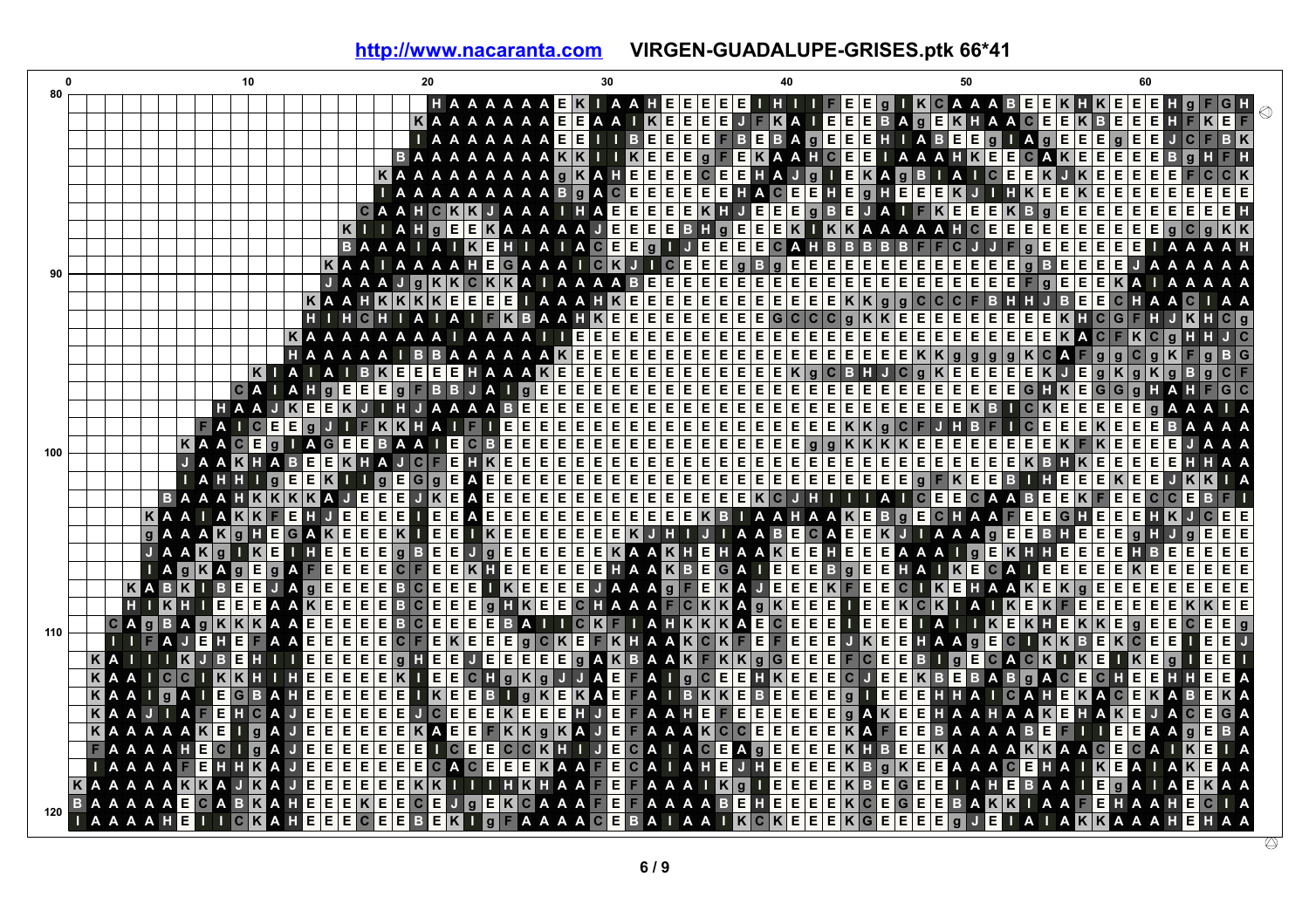|     | 70                                                  | 80                                                                                    | 90                                                                                                                                               | 100                                                                                    | 110                                                                                                                           | 120                                                              | 130           |
|-----|-----------------------------------------------------|---------------------------------------------------------------------------------------|--------------------------------------------------------------------------------------------------------------------------------------------------|----------------------------------------------------------------------------------------|-------------------------------------------------------------------------------------------------------------------------------|------------------------------------------------------------------|---------------|
|     | <b>ACE</b>                                          |                                                                                       | BKEEKAAEEEEEEEEEEEHJGEIAAAKGAAIB                                                                                                                 |                                                                                        |                                                                                                                               |                                                                  |               |
|     | $K$ $E$ $E$ $H$<br>$B \mid \cdot$                   |                                                                                       | EEEEKEEEIAAKEEEEEEEKEHFAAAAFCAAAAK                                                                                                               |                                                                                        |                                                                                                                               |                                                                  | ◎             |
|     | E<br>$\Gamma$ E K E                                 |                                                                                       | EEEJBHKBAAIKEEEEEEKHJCKKKKCJAII                                                                                                                  |                                                                                        | AIAH                                                                                                                          |                                                                  |               |
|     | FE<br>$C$ $K$ $I$                                   | $H g E E E J g   g   g  $<br><b>JAAJ</b>                                              |                                                                                                                                                  | $G$ A A I                                                                              | <b>KAAK</b>                                                                                                                   |                                                                  |               |
|     | $H$ $B$<br>FE<br>E                                  | $AB K E G g E E E E$<br>$E$ $g$ $B$ $K$ $g$ $H$                                       | E E                                                                                                                                              | $ g g E E E E E E E E E $<br>E<br>F<br>E                                               | J A H<br>$\mathbf{K}$<br>A                                                                                                    |                                                                  |               |
|     |                                                     |                                                                                       | CHFGEEGJGHKGBFEEECIGEEEEEEIHIAAAAJKEEEAAKGAAK                                                                                                    |                                                                                        |                                                                                                                               |                                                                  |               |
|     |                                                     |                                                                                       | BBH g E E K I I g g C C E E E B I A C E E E E E G H H F G g K C H I                                                                              | IJE                                                                                    | EEFAFK<br>AAH                                                                                                                 |                                                                  |               |
|     | HAGKBJCHHI                                          |                                                                                       | JEEKHIIIBEEKJFKEEEEEEEEEGCKEKAIGIAAG                                                                                                             |                                                                                        |                                                                                                                               |                                                                  |               |
|     | AHAAIA <b>EBAE</b>                                  | <b>BAAAAH</b><br>E                                                                    | $E K B E E E E E E E E E E E E E E K E E H I $                                                                                                   |                                                                                        | AAK                                                                                                                           |                                                                  |               |
|     | A A A A A A K <mark>K H A K</mark> G                |                                                                                       | JBCGKKBECGEKKGGCCCCGKEEEEEEGIAJF                                                                                                                 |                                                                                        | AAJ                                                                                                                           |                                                                  |               |
| 90  |                                                     | A A A A I A A A I G <mark>K E E E E E E E K</mark> J                                  | $E E H C K K E E E E E E K g C K E E E K A A I$                                                                                                  |                                                                                        | <b>K</b> IAAG                                                                                                                 |                                                                  |               |
|     | <b>AAAAAGAAIHKE</b>                                 | E<br>E                                                                                |                                                                                                                                                  |                                                                                        | <b>AECAAAK</b>                                                                                                                |                                                                  |               |
|     | $g$ $H$ $K$ $C$ $I$ $F$ $G$ $F$ $F$                 | B<br>$\overline{A}$<br>AAA                                                            | E E E G B H K K G F C K E E E E E E E E E E E H A I                                                                                              |                                                                                        | <b>EKAAAA</b>                                                                                                                 |                                                                  |               |
|     | $g   B   g   B   B   B   C   g   K   F   K   F   E$ | $E$ $K$ $K$ $C$ $J$ $I$<br>E                                                          | $E$ E E E E E H K E E E E K C F E E E E E E E E E E E E E                                                                                        |                                                                                        | E.                                                                                                                            | <b>BAAAAAH</b>                                                   |               |
|     |                                                     |                                                                                       |                                                                                                                                                  |                                                                                        |                                                                                                                               |                                                                  |               |
|     | $K$ g<br>$\mathbf{g}$                               | $F g K J K K C E K E E K C J H H J K E E E$                                           |                                                                                                                                                  | $E E K K K H B K E E E E E E E E E E K A A I$                                          |                                                                                                                               | $B$ K $E$ E $E$ $E$ K $B$ $I$ $I$ K $\,$                         |               |
|     |                                                     | $B g K B B A I C C g K E E E E E K g$                                                 | $JgEEEG1$                                                                                                                                        |                                                                                        | IAGCIHKEEEEEEEKAJHAAAHCKEKJIK                                                                                                 |                                                                  |               |
|     | $H$ g $H$                                           |                                                                                       | IAAFEEEEEKCJJCGGFEEKKEEJHJCKIEEEEEEEEEE                                                                                                          |                                                                                        |                                                                                                                               | IKEKCII AAHKEBH                                                  |               |
|     |                                                     |                                                                                       | IA IA HEIEIEIEIEIEIEIEIK GHIBEIEIEIEIEIKAA GEIKEEIEIEIEIEIEIEIEIK AA AAFEHB                                                                      |                                                                                        |                                                                                                                               |                                                                  |               |
|     | II E<br>A A A                                       |                                                                                       | E E E E E E K C K K E E E E E J E E E E E E E E E E H J G E H K E E E E E E E E E E E E K A A G E E                                              |                                                                                        |                                                                                                                               | GH<br><b>IAIAHKIG</b>                                            |               |
| 100 | A A A A I                                           | $KEEEEEEEE$                                                                           | KJA I H B G H E E E E E E E J B K E G C E E E E E E E E E E                                                                                      |                                                                                        |                                                                                                                               | A <b>g</b> I K E E B g A A A<br>$H$ $A$                          |               |
|     | E<br>E<br>ll g                                      |                                                                                       | EEEEEEEE G I A A A A EEEEEE E G H K K g H E E                                                                                                    |                                                                                        | <b>E</b> B H E<br>$\boldsymbol{\mathsf{A}}$<br>$\mathsf{E}[\mathsf{E}]\mathsf{E}[\mathsf{E}]\mathsf{E}[\mathsf{E}]\mathsf{E}$ | $A \Box$<br>E<br>JKHFA<br>H <sub>B</sub>                         |               |
|     |                                                     |                                                                                       | KEEEEEEEE GKEEEEJAAAEEEEEEKAKHKAEEEEEEEEHKAEE                                                                                                    |                                                                                        |                                                                                                                               | c <br>$g$ B $K$ J A A A J A $g$                                  |               |
|     | ĸ<br>E<br>E.<br>E<br> E                             | $\mathsf{E}[\mathsf{E}]\mathsf{E}[\mathsf{E}]\mathsf{E}$<br>JHgEEE <sub>g</sub> IAKEE | $E$ $E$ $E$ $E$<br>$\vert \vert g \vert$<br>E                                                                                                    | $\overline{B}$ a $\overline{B}$ , and $\overline{B}$ are restricted by<br>$\mathsf{J}$ | H                                                                                                                             | KKIKEKCKGKAAIIAI                                                 |               |
|     | E[E]E<br>E E E E E E E E E                          |                                                                                       | EBAHFEEEJKEEEEEEHJKEHACEEEEEE                                                                                                                    |                                                                                        | т                                                                                                                             | $g$ K H $g$ E E H E B<br>E.<br>A   A C                           |               |
|     | E E E                                               |                                                                                       |                                                                                                                                                  | THEEHTAJ <b>eeeee</b>                                                                  |                                                                                                                               | A KE B G EE H E B E<br>F<br>A A<br>AAAK                          |               |
|     | E E E                                               |                                                                                       | E E E E K E E G H K E E F I A A I I G E E E E E E E E E E I K E E H A B J G E E E E K H G E C C E E                                              |                                                                                        |                                                                                                                               | IKCKKAAAAAH                                                      |               |
|     | E E E E K E E<br>$\mathbf{q}$                       | KE<br> E                                                                              | BIGEECAIAACEEEEEEE IEEEH IBEHEEEBCGECFEEHKKCE                                                                                                    |                                                                                        |                                                                                                                               |                                                                  | A A A G       |
|     | E<br>Е<br> q K E<br>E                               | H E.                                                                                  | <b>EE</b> I I B EEG A A A B EEEGEEE                                                                                                              |                                                                                        | IEEE IA IECJEECAEBECFEEHCEH                                                                                                   | E.<br>B.<br>HAAAAI                                               |               |
|     | E<br>$\mathbf{g}$<br>E.<br>KHE                      |                                                                                       | GHEEKIAHKEGIAJEEEEEEEEKAIAKEBATICEHEBFEE                                                                                                         |                                                                                        |                                                                                                                               | HJ<br><b>EJE</b><br><b>KAAAAAK</b><br>$\mathbf{q}$               |               |
| 110 | $rac{E}{E}$ $rac{E}{E}$<br>B<br>E<br>E              | <u> I KEE I JE</u><br>E                                                               |                                                                                                                                                  |                                                                                        |                                                                                                                               | CAAIGEGIHEEEEEEEEEEEGAAFEEGGKEGCEICEEHIEFKKAGBAAAH               |               |
|     | E E <br>н                                           |                                                                                       | E E H H E E C A F E E H A A A B E G H E E E E E E K B E E                                                                                        | JIAAIEEEEEg                                                                            | $\perp$ E E A g E E                                                                                                           | $J$ C $K$ $g$ $K$ E                                              |               |
|     | Е<br>E                                              |                                                                                       | GECACEKAAGEKAAAIHKJEEEEEKCEEAAIJHCEEKFFEECA                                                                                                      |                                                                                        |                                                                                                                               | $K$ $E$ $E$<br>HE<br>Е<br> C K g                                 |               |
|     | KE                                                  |                                                                                       | BEKAIEEBAIKEGAAAIAHEEEEEFGEKAAIJGIEEEEEEEIAKEE                                                                                                   |                                                                                        |                                                                                                                               | HEEKCECAEBAAAAJ                                                  |               |
|     | $K$ E<br>$\lceil \epsilon   \epsilon \rceil$        |                                                                                       | A I B E K A A K E J A A A I H E E E E E E J K E                                                                                                  |                                                                                        | JAAAHEBB <b>EEEEE</b> BIAE                                                                                                    | E<br>EHE<br>E<br> E E <br>g  <br>$\mathbf{B}$                    |               |
|     | $K$ E                                               |                                                                                       | H A <mark>K E</mark> A A I <mark>K E</mark> H A A I <mark>K E</mark> I A A A H E E E E E E E G G E A A A A I E K A G E E G H G B H E E E H K E E |                                                                                        |                                                                                                                               | E<br>$\mathbf{B}$<br>KA                                          | KKAAAAA       |
|     | E<br>HABE<br>F.                                     |                                                                                       | A A B E KA A I H E KA A A H E E E E K E E E KA I A A A K E H A K E K E E H B                                                                     |                                                                                        | E                                                                                                                             | E<br>E<br>E<br>KEE<br>E<br> C E                                  |               |
|     | C E                                                 |                                                                                       |                                                                                                                                                  |                                                                                        |                                                                                                                               | HAIEGIAAKEHAAAJEFAAIEEEEFEEEBHIAAABEJIAGEEKAGEKJEKJEEABEIAA      |               |
|     | E<br>H A A K K A I A I E                            |                                                                                       | <b>GAAAAFEHAHEEEKGEEEABAAAAIEGAAAACEHAEE</b>                                                                                                     |                                                                                        |                                                                                                                               | E<br>$\overline{c}$<br>$H$ $H$ $H$ $A$ $B$ $H$<br>A C E g        | HAAAAI        |
|     | JE                                                  |                                                                                       |                                                                                                                                                  |                                                                                        |                                                                                                                               | HAAGEIAAAGEHAAAAGKAHEEEIEEEGIBAAAAACEIAAAIAHEEEHICEFBEEAHEJAAAAH |               |
| 120 | H E<br>HAAHE<br>H                                   | A A<br>Е.                                                                             | GAAAAA GHBEEBCEEEI GHAAAAAIEGAAAHKEEKA GCKHGEKAHE                                                                                                |                                                                                        |                                                                                                                               |                                                                  | <b>BAAIAA</b> |
|     |                                                     |                                                                                       |                                                                                                                                                  |                                                                                        |                                                                                                                               |                                                                  |               |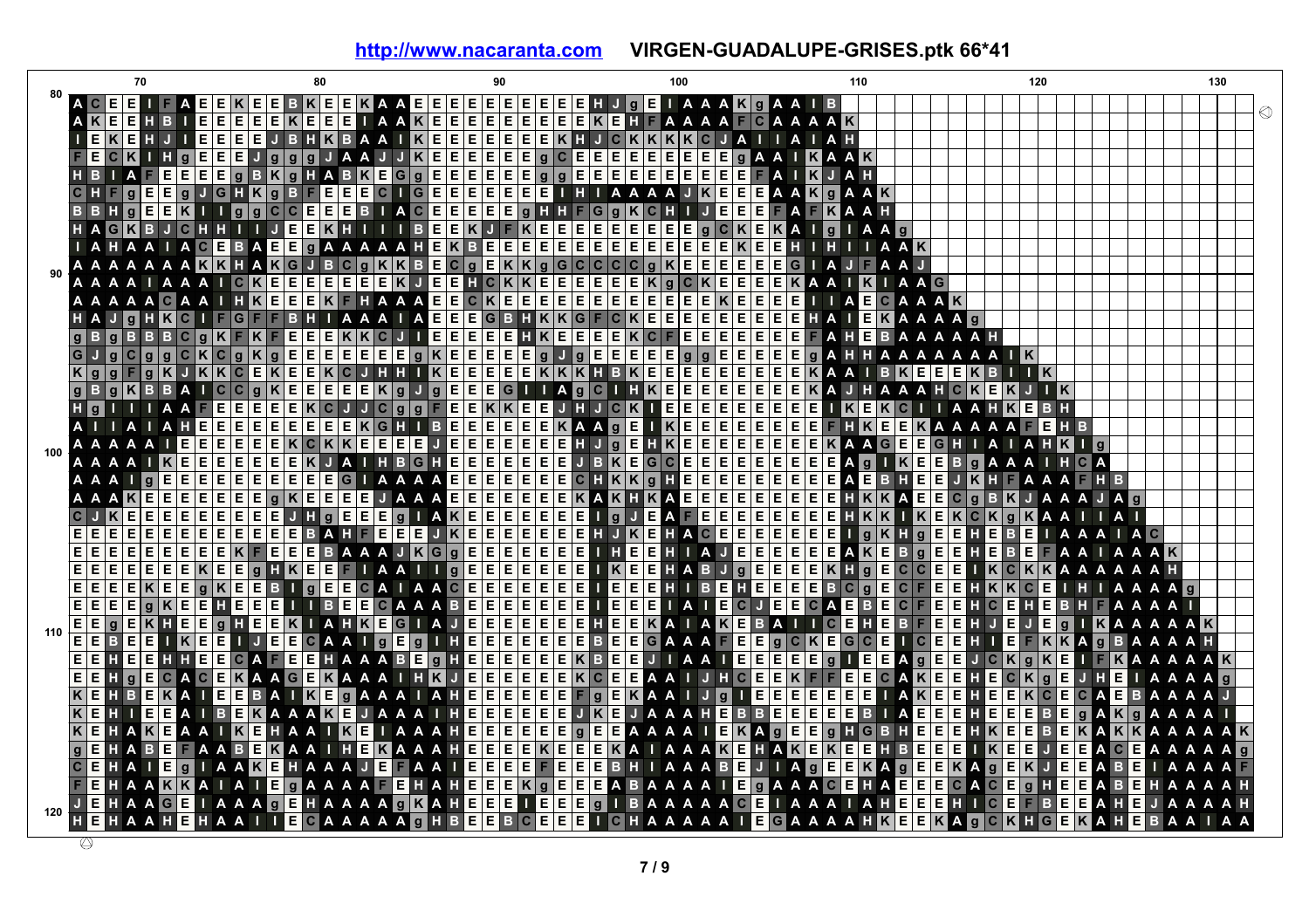**<http://www.nacaranta.com>VIRGEN-GUADALUPE-GRISES.ptk 66\*40**

|     | <b>AAAAACKAAG</b>                                                                                                       |                                                                                                                                              |                                                       |                                                                                                            |                        |                |                                                |         |   |                |   | IE.          |     |   |              |  |  |  |  |  |              |         |     |   |        | HAAAAAAGEJAHIAABECEEE |   |   |             |                      |                 | KIE | E            |   |         |                                                                                                |                |                | <b>EEECBAAIHE</b>                                                                                                                                      |          |                  |    | <b>JAAAJ</b> |              |       |       |       |                             |  |
|-----|-------------------------------------------------------------------------------------------------------------------------|----------------------------------------------------------------------------------------------------------------------------------------------|-------------------------------------------------------|------------------------------------------------------------------------------------------------------------|------------------------|----------------|------------------------------------------------|---------|---|----------------|---|--------------|-----|---|--------------|--|--|--|--|--|--------------|---------|-----|---|--------|-----------------------|---|---|-------------|----------------------|-----------------|-----|--------------|---|---------|------------------------------------------------------------------------------------------------|----------------|----------------|--------------------------------------------------------------------------------------------------------------------------------------------------------|----------|------------------|----|--------------|--------------|-------|-------|-------|-----------------------------|--|
|     | A A A A A <b>K</b> H A A                                                                                                |                                                                                                                                              |                                                       |                                                                                                            |                        |                | $\vert$ g                                      | K A     | E | $\overline{E}$ | E | l E          | IE. | C | Е            |  |  |  |  |  |              |         |     |   |        | GAAAAAKEIAIGIAIKEEEE  |   |   |             |                      | $EK$ $E$        |     | E E          |   |         |                                                                                                |                |                | <b>EE</b> H I A A A © EA A A A © KA A A                                                                                                                |          |                  |    |              |              |       |       |       |                             |  |
|     | AAAAA GAAIKKAAEEE                                                                                                       |                                                                                                                                              |                                                       |                                                                                                            |                        |                |                                                |         |   |                |   |              |     |   |              |  |  |  |  |  |              |         |     |   |        |                       |   |   |             |                      |                 |     |              |   |         |                                                                                                |                |                | JKEGIEEAAAAIAKEAAAKAAJEEEEEEEEEEEBAAAAKEAAAA <mark>TAAAA</mark>                                                                                        |          |                  |    |              |              |       |       |       |                             |  |
|     | <b>AAAAIBIIA</b>                                                                                                        |                                                                                                                                              |                                                       |                                                                                                            |                        |                | <b>KKAAKEE</b>                                 |         |   |                |   | <b>BCEEA</b> |     |   |              |  |  |  |  |  |              |         |     |   |        |                       |   |   |             |                      |                 |     |              |   |         |                                                                                                |                |                | GEEAIAAIEKAAAKHAIAGEEEEEEEEEEKAAAHKIAAAAKEIAA                                                                                                          |          |                  |    |              |              |       |       |       |                             |  |
|     | HAAAI                                                                                                                   |                                                                                                                                              |                                                       |                                                                                                            |                        |                |                                                |         |   |                |   |              |     |   |              |  |  |  |  |  |              |         |     |   |        |                       |   |   |             |                      |                 |     |              |   |         |                                                                                                |                |                | CHAKKAACEECHEEIHEEIAAAFEFAAAKCIAIAKEEEEEEEEEAAACOAAAAKHAAA                                                                                             |          |                  |    |              |              |       |       |       |                             |  |
|     | <b>BAAAAI</b>                                                                                                           |                                                                                                                                              |                                                       |                                                                                                            |                        |                | EAIKKAAHE                                      |         |   |                | E |              |     |   |              |  |  |  |  |  |              |         |     |   |        |                       |   |   |             |                      |                 |     |              |   |         | GAGEGAGEKH I HEE I A A I CK I I A A H K EEEEEEEEEE E                                           |                |                |                                                                                                                                                        | HIA      |                  |    |              |              |       |       |       | <b>AAAKIAAA</b>             |  |
|     | <b>JAAAAFE</b>                                                                                                          |                                                                                                                                              |                                                       |                                                                                                            |                        | $\overline{A}$ | EKAAAKEEA IKE                                  |         |   |                |   |              |     |   |              |  |  |  |  |  |              |         |     |   |        |                       |   |   |             |                      |                 |     |              |   |         | JIKEEEEECAAAABEHAIAAHKEEEEEEEE                                                                 |                |                | <b>inigie le</b>                                                                                                                                       |          | $K$ <b>G</b> $F$ |    |              |              |       |       |       |                             |  |
|     | HAAAAKEAA<br>HAAAA <mark>KK</mark> AA <b>cce</b> AAAACCKAIAHIAAAIAAAAAAA <mark>cc</mark> eIAAAAAI <mark>Kccecc</mark> e |                                                                                                                                              |                                                       |                                                                                                            |                        |                | EEAAAJEEHAIKEHH GEEEGAAAAAHE GAAAAAIKEEEEEEEKA |         |   |                |   |              |     |   |              |  |  |  |  |  |              |         |     |   |        |                       |   |   |             |                      |                 |     |              |   |         |                                                                                                |                | $\overline{g}$ | <b>AHEE</b>                                                                                                                                            | E E.     | E                | E. |              |              | EEEE  |       |       |                             |  |
| 130 |                                                                                                                         |                                                                                                                                              |                                                       |                                                                                                            | <b>EE</b> A A EE A A A |                |                                                |         |   |                |   |              |     |   |              |  |  |  |  |  |              |         |     |   |        |                       |   |   |             |                      |                 |     |              |   |         | . A A F E H A H F C C C C H A A A A A A A A <mark>K E F A A A A A A I G E E E E E E E</mark> E |                |                | HACE                                                                                                                                                   |          | EE               |    |              |              | EEEEE |       |       | E E E E E E E E E E         |  |
|     | HAAAAKEAAEEIAABAAHHGKKFHIAAAAAAAAAAKEKAAIIIAAAFEEEEE                                                                    |                                                                                                                                              |                                                       |                                                                                                            |                        |                |                                                |         |   |                |   |              |     |   |              |  |  |  |  |  |              |         |     |   |        |                       |   |   |             |                      |                 |     |              |   |         |                                                                                                |                | q              | $A \mid A$                                                                                                                                             |          |                  |    |              |              |       |       |       |                             |  |
|     | HAIAAGEAAEEHAAGIAAAAAAAAAAHGAAAIIAAFEEHAHHAAAAAHEEEE                                                                    |                                                                                                                                              |                                                       |                                                                                                            |                        |                |                                                |         |   |                |   |              |     |   |              |  |  |  |  |  |              |         |     |   |        |                       |   |   |             |                      |                 |     |              |   |         |                                                                                                | E              | н              | IA.                                                                                                                                                    |          |                  |    |              |              |       |       |       | $H$ $B$ $q$ $K$ $E$ $E$     |  |
|     | <b>BAIAAHE</b>                                                                                                          |                                                                                                                                              |                                                       |                                                                                                            |                        |                |                                                |         |   |                |   |              |     |   |              |  |  |  |  |  |              |         |     |   |        |                       |   |   |             |                      |                 |     |              |   |         |                                                                                                |                |                | I A <mark>K E</mark> H A A <mark>K J A A A A A A A A I K E K</mark> A A A I J A A H E E K A A C I A A A A A H E E E E E G 9 K K E E E E E E E K G      |          |                  |    |              |              |       |       |       |                             |  |
|     | GAAAHAKHAKEHAAEGAAAAAAAKEEKAAAAGAAIEEE III BAAAAAAHKEEEEEEEEKGB                                                         |                                                                                                                                              |                                                       |                                                                                                            |                        |                |                                                |         |   |                |   |              |     |   |              |  |  |  |  |  |              |         |     |   |        |                       |   |   |             |                      |                 |     |              |   |         |                                                                                                |                |                |                                                                                                                                                        |          |                  |    |              |              |       |       |       |                             |  |
|     | G A A A G A H I I K E H A I E E A A A A H A A A K E E K A A A A G A A A K E E G A A K I A A A A A A A A A F G C H H A A |                                                                                                                                              |                                                       |                                                                                                            |                        |                |                                                |         |   |                |   |              |     |   |              |  |  |  |  |  |              |         |     |   |        |                       |   |   |             |                      |                 |     |              |   |         |                                                                                                |                |                |                                                                                                                                                        |          |                  |    |              |              |       | BKE   |       | I E I E                     |  |
|     | GAAAF JIIIKEIAIEEIAAAFAAAKEEMAAAAKIIAAGEEEIICGAAAAAAAAAAAA                                                              |                                                                                                                                              |                                                       |                                                                                                            |                        |                |                                                |         |   |                |   |              |     |   |              |  |  |  |  |  |              |         |     |   |        |                       |   |   |             |                      |                 |     |              |   |         |                                                                                                |                |                |                                                                                                                                                        |          |                  |    |              |              |       | IE.   |       | E E E E                     |  |
|     |                                                                                                                         | A A A H G A A A G E A A H E E B A A A G I A A K E E K I A A A K H A A B E E E                                                                |                                                       |                                                                                                            |                        |                |                                                |         |   |                |   |              |     |   |              |  |  |  |  |  |              |         |     |   |        |                       |   |   |             |                      |                 |     |              |   |         |                                                                                                |                |                | <b>GAIRHAAAAAAAAAAAAA</b>                                                                                                                              |          |                  |    |              |              |       |       |       | <b>AAAIHBCq</b>             |  |
|     |                                                                                                                         | <u>A A A A KI I A A GKA A G E E G A A A G J A A G E E E E I A A A K G A A I E E E E I A G KA A A A A A A A A A A A A A A I K K E K G G J</u> |                                                       |                                                                                                            |                        |                |                                                |         |   |                |   |              |     |   |              |  |  |  |  |  |              |         |     |   |        |                       |   |   |             |                      |                 |     |              |   |         |                                                                                                |                |                |                                                                                                                                                        |          |                  |    |              |              |       |       |       |                             |  |
| 140 |                                                                                                                         | I A A A G G A A <mark>C G A A K E E K</mark> A A A F G A A C E E E                                                                           |                                                       |                                                                                                            |                        |                |                                                |         |   |                |   |              |     |   |              |  |  |  |  |  |              |         |     |   |        | IAAAKKAAAEEE          |   |   |             |                      |                 |     |              |   |         |                                                                                                |                |                | E GAAECAAAAI JIA I AAAA JOKEEEE                                                                                                                        |          |                  |    |              |              |       |       |       |                             |  |
|     |                                                                                                                         | I A A I I GHAHHAH GC E GA A A J KA A J GC I A A A A A A A A A GC E GHA A C GHIA A I GC I A A A A A A B E K B F EIE                           |                                                       |                                                                                                            |                        |                |                                                |         |   |                |   |              |     |   |              |  |  |  |  |  |              |         |     |   |        |                       |   |   |             |                      |                 |     |              |   |         |                                                                                                |                |                |                                                                                                                                                        |          |                  |    |              |              |       |       |       |                             |  |
|     |                                                                                                                         | HAAAAKCIAAAIAJE                                                                                                                              |                                                       |                                                                                                            |                        |                |                                                |         |   |                |   | EIAAHEHAAEEE |     |   |              |  |  |  |  |  |              |         |     |   |        | HAAAGEHAABEE          |   |   |             | EEGAIE               |                 |     |              |   |         |                                                                                                |                |                | KIAAIIEKIAIAAAGEEKGE                                                                                                                                   |          |                  |    |              |              |       |       |       |                             |  |
|     |                                                                                                                         | BAAAAFEIAAAAAHEEHIAIEFAAKEE                                                                                                                  |                                                       |                                                                                                            |                        |                |                                                |         |   |                |   |              |     |   |              |  |  |  |  |  |              |         |     |   |        | <b>BAAACECAAIEE</b>   |   |   |             |                      |                 |     |              |   |         |                                                                                                |                |                | EEE I I CECI A A A CEKH A A A A A H KEEE                                                                                                               |          |                  |    |              |              |       |       |       |                             |  |
|     |                                                                                                                         |                                                                                                                                              | AAAAIE AAAAAIEEHAAAKKAACEE                            |                                                                                                            |                        |                |                                                |         |   |                |   |              |     |   |              |  |  |  |  |  |              |         |     |   |        | CAAIBEKAAAKE          |   |   | $E$ $E$ $E$ |                      |                 |     |              |   |         |                                                                                                |                |                | <b>GAIBBJAAAIBBBAAAAI</b>                                                                                                                              |          |                  |    |              |              |       |       |       |                             |  |
|     |                                                                                                                         |                                                                                                                                              | AAAIA <b>GE</b> AAAAI <b>EE</b> HAAA <b>KE</b> AAJEE  |                                                                                                            |                        |                |                                                |         |   |                |   |              |     |   |              |  |  |  |  |  |              |         |     |   |        | KAIIJEEHAICE          |   |   |             |                      |                 |     |              |   |         |                                                                                                |                |                |                                                                                                                                                        |          |                  |    |              |              |       |       |       |                             |  |
|     |                                                                                                                         | <b>KAAAJAHE</b>                                                                                                                              |                                                       |                                                                                                            |                        |                | FAAAAIEEJAAAGEHAIEE                            |         |   |                |   |              |     |   |              |  |  |  |  |  | KAAIH        | $E$ $E$ |     |   |        | <b>EAAJE</b>          |   |   | E E E       |                      |                 |     | EKA I KE     |   |         |                                                                                                |                |                | <b>GAAAAKEEEK</b>                                                                                                                                      |          |                  |    |              |              |       |       |       |                             |  |
|     |                                                                                                                         |                                                                                                                                              | A A A <b>E</b> A                                      |                                                                                                            |                        | I K E          |                                                |         |   |                |   |              |     |   |              |  |  |  |  |  |              |         |     |   |        |                       |   |   |             |                      |                 |     |              |   |         |                                                                                                |                |                | I I A A A E E B A A A J E g A I G E E I A A I E E K A A A E E E E E E E H A B E E F A A A H E E E E E E                                                |          |                  |    |              |              |       |       |       | $\mathbf{H}$ K $\mathbf{E}$ |  |
|     |                                                                                                                         |                                                                                                                                              | I A A J B A H E F A A A A E E G A A A I E K I A H E E |                                                                                                            |                        |                |                                                |         |   |                |   |              |     |   |              |  |  |  |  |  |              |         |     |   |        |                       |   |   |             |                      |                 |     | $\bullet$    |   |         |                                                                                                |                |                | I A A A BEEI I A A G EEEKEKA A KEEHA A A FEEEEKH<br>HEEKIAIAKEE                                                                                        |          |                  |    |              | E            | E.    | E     |       | EKH                         |  |
|     |                                                                                                                         |                                                                                                                                              | BAAAGJAJEGAAAGEEIAAIKEGAABEGAAAKEEKAA EEEKKE          |                                                                                                            |                        |                |                                                |         |   |                |   |              |     |   |              |  |  |  |  |  |              |         |     |   |        |                       |   |   |             |                      |                 |     | Κ            |   |         | <b>AACEE</b>                                                                                   |                | q              | <b>AAIHEEE</b>                                                                                                                                         |          |                  |    |              |              | E     |       |       | E E.                        |  |
| 150 |                                                                                                                         |                                                                                                                                              | CAAAFGAAKEIAAJEEBAAACEKAAIKKAAACEEEHIAKEE             |                                                                                                            |                        |                |                                                |         |   |                |   |              |     |   |              |  |  |  |  |  |              |         |     |   |        |                       |   |   |             |                      | E C E           |     | E            |   |         |                                                                                                | <b>CAIKEE</b>  |                | $AA$ $A$ $B$                                                                                                                                           |          |                  |    |              | E            | E G   |       |       | EIE                         |  |
|     |                                                                                                                         | q                                                                                                                                            |                                                       | A A A I E H A H E G A I I K E K I A A H E E H I A H E I A A F E E E G                                      |                        |                |                                                |         |   |                |   |              |     |   |              |  |  |  |  |  |              |         |     |   |        |                       |   |   |             | <b>Ⅰ A J E E E E</b> |                 |     | E E          |   |         |                                                                                                | BEE            |                | <b>EHTAACEEEBAH</b>                                                                                                                                    |          |                  |    |              |              |       |       |       |                             |  |
|     |                                                                                                                         | K                                                                                                                                            |                                                       | A A A I <mark>K C A A K E</mark> H A A I <mark>K E</mark> J A A A <mark>E E</mark> C A A I O B A I H E E E |                        |                |                                                |         |   |                |   |              |     |   |              |  |  |  |  |  |              |         |     | E |        | <b>IIAEE</b>          |   |   |             |                      | $E$ $K$ $C$ $E$ |     |              | E | q       |                                                                                                | <b>A A G E</b> |                | 188 A I A A K 88                                                                                                                                       |          |                  |    |              |              |       |       | IEI J |                             |  |
|     |                                                                                                                         |                                                                                                                                              |                                                       |                                                                                                            |                        |                |                                                |         |   |                |   |              |     |   |              |  |  |  |  |  |              |         |     |   |        |                       |   |   |             |                      |                 |     |              |   |         |                                                                                                |                |                | A A A A <b>C E</b> A I H <b>E K</b> A A A A H H A A I <b>F E E</b> A A A I B A I I <b>E E E E</b> B A A <b>F E E E H E E E</b> H A I <b>E E E</b> TA A |          |                  |    |              |              | KE    |       |       | EE JA                       |  |
|     |                                                                                                                         |                                                                                                                                              |                                                       | AAAAHEBAAGEBAIAAAAAFEEJAAAIAAAKEEEKAABE                                                                    |                        |                |                                                |         |   |                |   |              |     |   |              |  |  |  |  |  |              |         |     |   |        |                       |   |   |             |                      | E E             |     | F G E        |   | E       |                                                                                                | KAAFE          |                |                                                                                                                                                        | EECAAAHE |                  |    |              |              |       |       |       | E E E B                     |  |
|     |                                                                                                                         |                                                                                                                                              | HAAIAKK                                               |                                                                                                            |                        |                |                                                |         |   |                |   |              |     |   |              |  |  |  |  |  |              |         |     |   |        |                       |   |   |             |                      |                 |     |              |   |         |                                                                                                |                |                | IAIEEIAAIJJIAIEEKAAAAAAKEEEEHAAKEEKHEEEJAIGEEEJAAAHEEEE                                                                                                |          |                  |    |              |              |       |       |       |                             |  |
|     |                                                                                                                         |                                                                                                                                              |                                                       | <b>AAAACE</b>                                                                                              |                        |                |                                                |         |   |                |   |              |     |   |              |  |  |  |  |  |              |         |     |   |        |                       |   |   |             |                      |                 |     | Hg           |   | $F$ $K$ |                                                                                                |                |                | <b>I A H E E</b>                                                                                                                                       |          | E                | E  |              |              |       |       |       | <b>IA IA BEEE</b>           |  |
|     |                                                                                                                         |                                                                                                                                              | CAAAAHEKAIAKEJAAAAGEEEEEGJAAAAAAHEEEEEEIAHEEE         |                                                                                                            |                        |                |                                                |         |   |                |   |              |     |   |              |  |  |  |  |  |              |         |     |   |        |                       |   |   |             |                      |                 |     | $\mathbf{g}$ |   |         |                                                                                                |                |                | HEEECAABEEEKIAAABEE                                                                                                                                    |          |                  |    |              |              |       |       |       |                             |  |
|     |                                                                                                                         |                                                                                                                                              | KAAAAAKEHAAHEEIAAAACEEEEEIAAAAAAEEEEE                 |                                                                                                            |                        |                |                                                |         |   |                |   |              |     |   |              |  |  |  |  |  |              |         |     |   |        |                       |   |   |             | $g$ A A K E E        |                 |     |              |   |         | EIGEEE                                                                                         |                |                |                                                                                                                                                        |          |                  |    | E            | $\mathbf{g}$ |       |       |       |                             |  |
| 160 |                                                                                                                         |                                                                                                                                              | KAAAAAFEKAAACEKAIAAIREEEECAAAAAAKEEEEEIAJEEE          |                                                                                                            |                        |                |                                                |         |   |                |   |              |     |   |              |  |  |  |  |  |              |         |     |   |        |                       |   |   |             |                      |                 |     |              | c |         | <b>TEEE</b>                                                                                    |                |                | KIAIKE                                                                                                                                                 |          |                  |    |              |              |       | EEFAA |       |                             |  |
|     |                                                                                                                         |                                                                                                                                              |                                                       |                                                                                                            |                        |                | н                                              | I E I E |   |                |   | E E.         |     |   | IC H H I H I |  |  |  |  |  | KEEEEHII III |         | C E |   | ie iei | E                     | E | C |             |                      |                 | Е   |              |   |         |                                                                                                |                | E<br>в         |                                                                                                                                                        |          |                  | Е. | Е.           | Е            | EI    |       |       | <b>HHHHI</b>                |  |
|     |                                                                                                                         |                                                                                                                                              |                                                       |                                                                                                            |                        |                |                                                |         |   |                |   |              |     |   |              |  |  |  |  |  |              |         |     |   |        |                       |   |   |             |                      |                 |     |              |   |         |                                                                                                |                |                |                                                                                                                                                        |          |                  |    |              |              |       |       |       |                             |  |